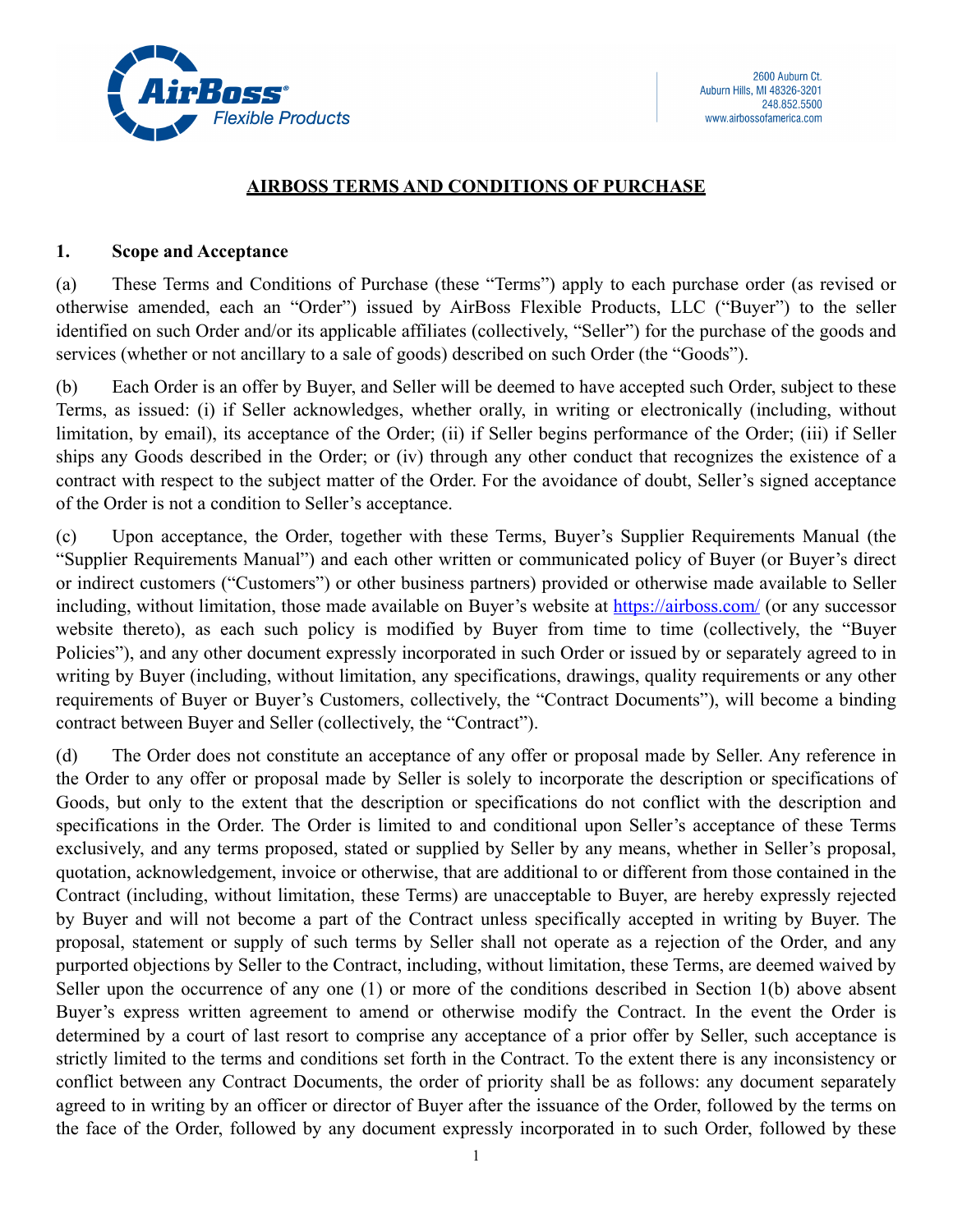

Terms, followed by the Supplier Quality Manual, followed by any other document issued by Buyer. Any modification of these Terms must be expressly stated on the face of the Order.

#### **2. Prices**

All prices for Goods shall be set forth in each Order and shall be DDP Buyer's designated delivery facility (Incoterms 2020) unless otherwise stated on the face of the Order. The prices contained in an Order are complete and include all customs expenses, duties, tariffs, and taxes (other than U.S. sales and use tax chargeable to Buyer), storage, detention, handling, labeling, preparation, packaging, boxing, crating, cartage, shipping, transportation, insurance, setup, and all other known or unknown direct and indirect Seller costs, and no additional charges of any type shall be added without Buyer's express prior written consent, and Seller shall not invoice Buyer at prices higher than those stated in such Order. No surcharges, premiums or other additional charges of any type may be added to such stated prices without Buyer's express written consent. Unless otherwise stated on the face of the Order or separately agreed in writing by the parties, the price is a firm fixed price for the duration of the Contract and not subject to increase, and Seller expressly assumes the risk of the occurrence or non-occurrence of any events (foreseeable or otherwise) that may affect prices or Seller's direct or indirect costs, including, without limitation, volume or program length fluctuations, foreign exchange rates, raw material cost increases, inflation, labor, utility and other development, production, and supply costs, governmental acts (including, without limitation, tariffs), and any other event which may impact the price or availability of materials, supplies, services or labor. Seller warrants that the prices for Goods set forth in the Order are no less favorable than Seller currently offers to any other customer for the same or similar goods or services. If Seller reduces its prices to any other customer for the same or similar goods or services, Seller will immediately reduce the prices for the Goods correspondingly. Seller warrants and guarantees that it will, at all times, remain competitive in price, quality, technology, service performance and fulfillment of its obligations. If Seller is determined by Buyer, in its sole discretion, not to be competitive in any of the foregoing areas, then within fifteen (15) days of Buyer's demand, Seller shall meet or exceed such competitive offer. Should Seller fail to timely issue its revised offer, Buyer (a) is authorized to revise the Order, as applicable, and Seller shall be automatically deemed to have accepted such revised Order or (b) shall be entitled to terminate all or part of the applicable Order pursuant to Section 23 hereof and re-source any or all Goods to a more competitive source.

### **3. Quantities; Releases**

Unless otherwise expressly stated in the Order, if no other quantity is stated on the face of the Order or if the quantity is blank or states the quantity as zero, "blanket", "as released", "each", "EA", "blanket", "as scheduled", "as directed", "subject to releases" or similar terms, then the Order is a requirements contract, and Seller shall supply, and Buyer shall purchase from Seller, Buyer's requirements for Goods in such quantities as identified by Buyer as firm orders or as otherwise authorized for fabrication by Seller as specified in material releases, scheduling orders, or similar written instruction ("Releases"). Releases may be modified or changed at Buyer's discretion. Seller shall not begin performance, fabricate or assemble any Goods, procure any materials or components or ship Goods except to the extent authorized by such Releases. Releases are part of the Order, are governed by these Terms and are not independent contracts. Seller accepts the risk associated with lead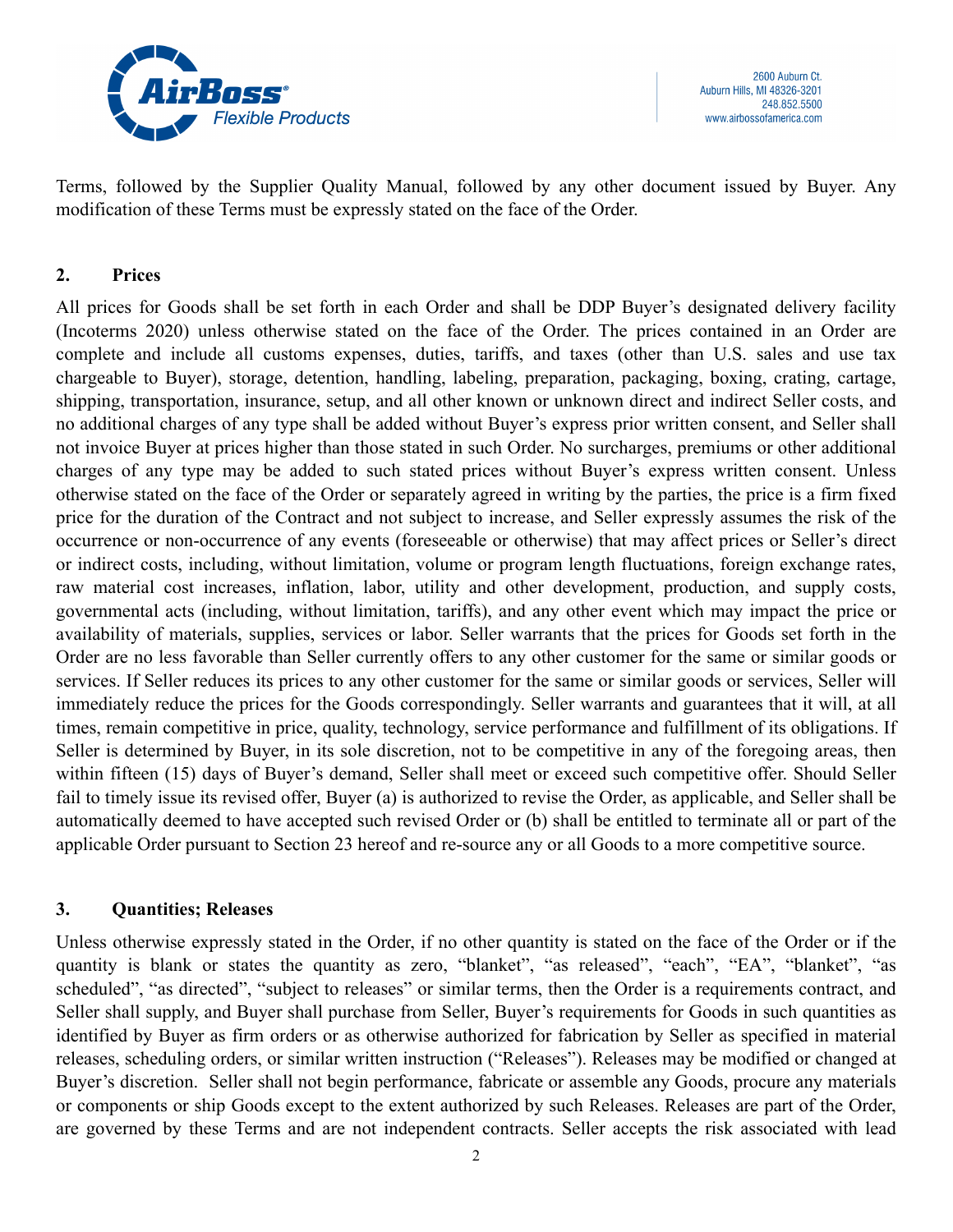

times of various raw materials and/or components if such lead times are beyond those provided for in Releases and the risk that Buyer's contractual obligations to its Customer may be terminated by its Customer, thereby reducing Buyer's actual requirements to none. Any estimates, forecasts or other projections of future requirements of Goods or of production volumes or program durations, whether from Buyer or any Customer, are subject to change from time to time, with or without notice to Seller, and shall not be binding upon Buyer. Seller acknowledges that any such forecasts are provided for informational purposes only and, like any other forward-looking projections, are based on a number of economic and business factors, variables and assumptions, some or all of which may change over time. Buyer makes no representation, warranty, guaranty or commitment of any kind or nature, whether expressor implied, to Seller in respect of Buyer's quantitative requirements for the Goods or the term of the supply of the Goods, including, without limitation, with respect to the accuracy or completeness of such information.

### **4. Term**

The Order is for a definite term. Subject to Buyer's termination rights, for Goods used by Buyer in or for the production of automotive parts, systems or modules, the Contract is binding on the parties for the length of the applicable vehicle program production life (including model refreshes as determined by the applicable original equipment manufacturer ("OEM")), of which Seller acknowledges and agrees it is aware, and both Buyer and Seller acknowledge the risk of the vehicle program production life being cancelled or extended by the OEM. To the extent that the Order lists Goods with distinct part numbers that are used in or for different vehicle production programs, the Contract is binding on the parties for the length of the applicable vehicle program production life (including model refreshes as determined by the applicable OEM) to which each distinct part number relates. For example, if the Order lists Goods with distinct part numbers A and B, and the vehicle program to which the Goods with part number A ends in 0001 and the vehicle program to which the Goods with part number B ends in 0003, then the Contract will automatically terminate with respect to part number A in 0001 and, with respect to part number B, in 0003. If the Goods are not utilized by Buyer for the production of automotive parts, systems or modules, the Contract will be binding for one (1) year from the date the Order is transmitted to Seller. In such case, subject to Buyer's termination rights, the Contract will automatically renew for successive one-year periods after the initial term unless Seller provides written notice at least one hundred and eighty (180) days prior to the end of the current term of its desire that the Contract not be renewed. Notwithstanding the foregoing, if an expiration date is stated in the Order, the term of the Contract will continue until that date. Unless specifically waived in writing by an authorized representative of Buyer, Seller's obligations with respect to service and replacement parts and Transition Support (as defined in Section 24) will survive the termination or expiration of the Contract as set forth below.

# **5. Changes**

Buyer may, at any time or from time to time, make or direct changes, or cause Seller to make changes, to the Goods under any Order or Order amendment, including, without limitation, changes in required quantities, design, drawings, specifications, applicable testing, inspection or quality control, methods of manufacturing, processing, packing and shipment, the date or place of delivery or otherwise change the scope of work covered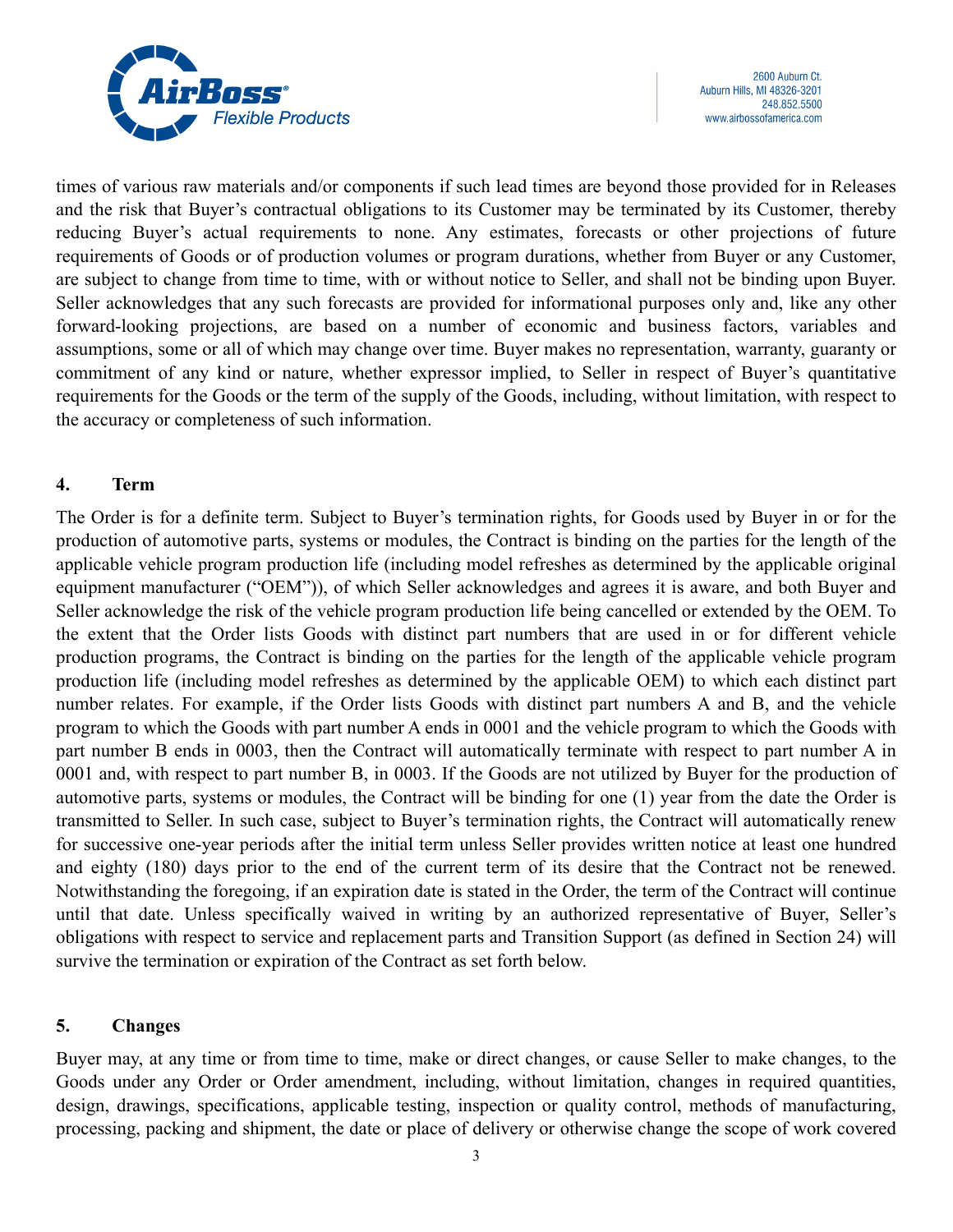

of such Order. Any such change shall be binding only if made in writing and signed by Buyer. Seller will promptly make any such required change. In order for Seller to request a reasonable adjustment to the price or time for performance as a result of such change, Seller must notify Buyer of its request in writing within ten (10) days after receiving notice of the change and supply with its request all relevant information and documents necessary for Buyer to assess such request. Seller will, as requested by Buyer, promptly provide additional information to Buyer relating to any requested change in price or time for performance, including, without limitation, documentation of changes in Seller's cost of production and the time to implement such change. After receiving all requested information and documentation, Buyer may, in its sole discretion, determine an equitable adjustment in price or time for performance resulting from such changes. If Seller does not provide timely notice to Buyer that a requested change may result in a difference in price or time for performance, Buyer's requested change will not affect the price or time for performance. No adjustments to price or time for performance shall take effect for any change without an Order amendment issued by Buyer. Nothing in this Section 5, including a pending notice of a request for adjustment issued by Seller, shall excuse Seller from proceeding with the Order as changed.

Seller will not make any change relating to Goods, including, without limitation, in the Goods' contents, design, specifications, processing, packing, marking, shipping, price, date or place of delivery, except at Buyer's written instruction or with Buyer's written approval upon at least one hundred twenty (120) days prior written notice to the proposed date of implementation together with all necessary information and documentation so as to permit Buyer to fully assess the proposed change. In connection with and prior to implementation of any such change request approved by Buyer in writing, Buyer may condition its approval on and otherwise require, among any other requirements demanded of Seller, that (a) adjustments be made to the price or time for delivery of the Goods and/or (b) Seller, at Seller's sole cost, prepare a safety stock of Goods satisfactory to Buyer. Seller shall provide, at Seller's sole cost, any samples and additional information, testing or other data requested by Buyer at the times and in the form requested by Buyer. Such prohibited changes include, without limitation, changing (i) any third party supplier to Seller of the services, raw materials or goods used by Seller in connection with its performance under the Order, (ii) any facility from which Seller and/or such third-party supplier operates and that relates in any way to the Goods, or to services, raw materials or goods used by Seller in connection with performance under the Order, (iii) the price of any Goods covered by the Order, (iv) the nature, type or quality of any services, raw materials or goods used by Seller in connection with the Order, (v) the fit, form, function, appearance or performance of any Goods covered by the Order, or (vi) the production method, or any process or software, or any production equipment used in the production or provision of, or as a part of, any Goods under the Order. Any changes by Seller to any Order or to the Goods covered by the order without the prior written approval of an authorized representative of Buyer shall constitute a breach.

# **6. Delivery; Labeling; Packaging**

(a) Except as otherwise stated in the Order, Goods will be delivered by Seller DDP Buyer's designated delivery facility (Incoterms 2020).

(b) Time and quantities are of the essence in Seller's performance of the Contract. Delivery of Goods shall be on the date indicated in the Order or Release, as applicable, or as otherwise as requested by Buyer. Seller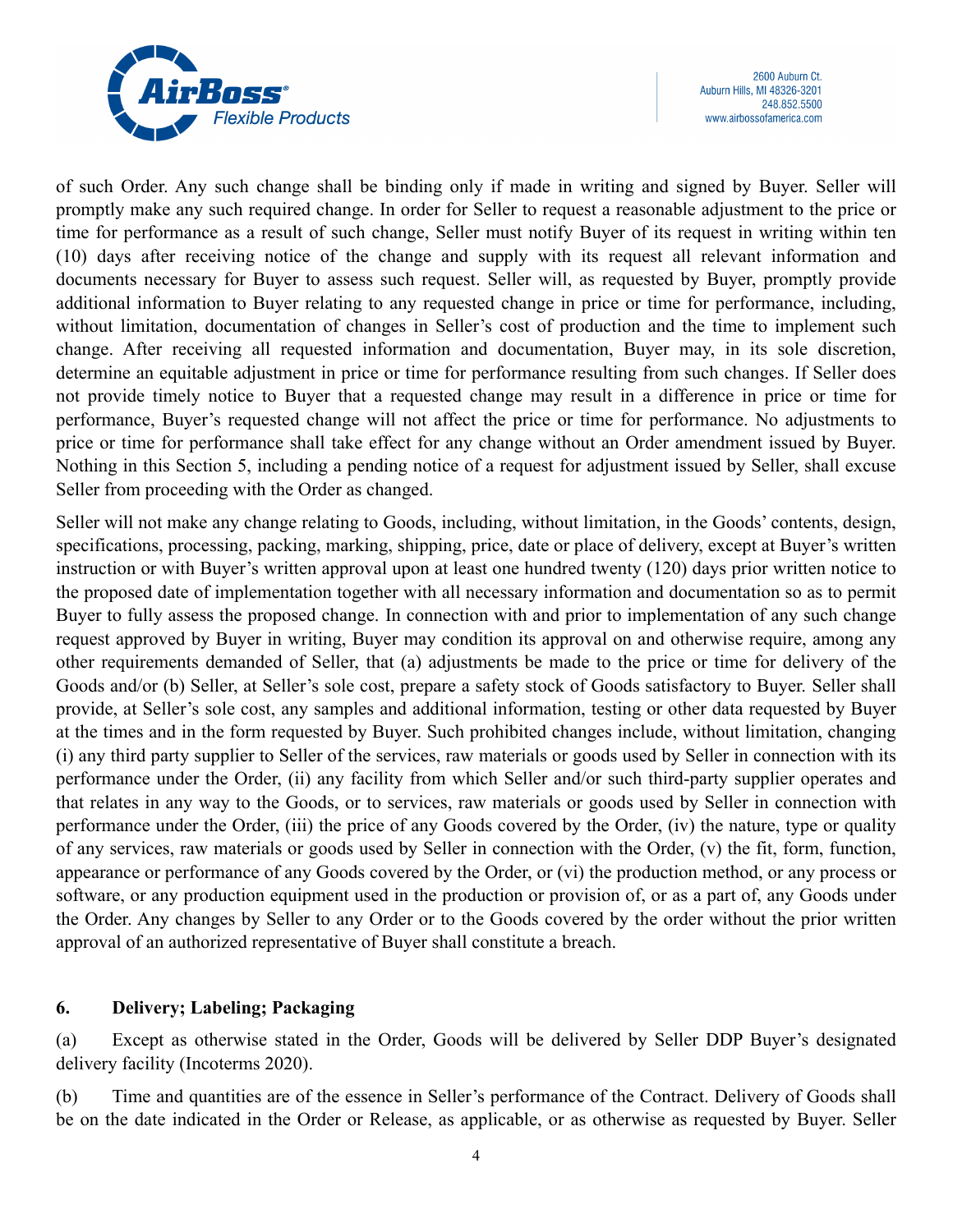

agrees to 100% on-time delivery of the quantities and at the times specified by Buyer in an Order or in Releases. If Seller has any reason to believe that it may not be able to meet the specified delivery date in an Order or Release for any reason, it shall immediately notify Buyer and, unless otherwise directed by Buyer, shall at its own expense take all steps required to eliminate or minimize any delay in delivery. Such notice, however, will not excuse Seller's obligation to meet the required delivery time. Seller will pay any costs incurred by Buyer, including costs charged by any Customer to Buyer, because of Seller's failure to comply with shipping or delivery requirements. Buyer is not obligated to accept early, late, partial, or excess deliveries. Goods which are delivered in advance of the specified date may, at the option of Buyer, either (i) be returned at Seller's expense for improper delivery, or (ii) be placed in storage for Seller's account, at Seller's cost, until the delivery date specified in the applicable Order or Release with payment withheld by Buyer until the date that the Goods are actually scheduled for delivery. Buyer may, from time to time, change delivery schedules or direct temporary suspension of scheduled shipments.

(c) All Goods shall be suitably packed, marked and shipped in accordance the requirements of Buyer and/or Customer, or in the absence of specific requirements of Buyer and/or Customer, then at minimum the requirements of the involved carriers and the countries of destination, and otherwise in accordance with sound commercial practices, in compliance with applicable Law, and in such a manner to ensure that the Goods are not damaged during transit. Packing slips identifying the Order number, Release number, Buyer's part number, number of pieces in the shipment, number of containers in the shipment, Seller's name and number and the bill of lading number must accompany each shipment.

# **7. Over Shipments; Under Shipments**

Buyer will have no liability for payment of Seller claims arising from Goods delivered to Buyer that exceed the quantities specified in the Order. At the sole option of Buyer, Buyer may keep any over shipments of Goods and elect to have the quantities of Goods under the Order increased by the same number of Goods as the quantity of over shipments; provided, however, Buyer shall not be invoiced for such Goods prior to the date Buyer scheduled delivery and, notwithstanding anything contained herein to the contrary, risk of loss relating to such excess Goods shall not pass to Buyer until at least such date. Alternatively, over shipments of any Goods shall, if so, requested by Buyer, be returned to Seller at Seller's expense. In case of under shipments of any Goods, Seller shall, if so, requested by Buyer, immediately at its cost, deliver on an expedited basis the additional Goods needed to fully complete the applicable Buyer's requirements to the destination and by the time designated by Buyer. Alternatively, Buyer may elect to have the quantities of Goods under the Order reduced by the same number of Goods as the quantity of any under shipments.

# **8. Notification of Delay; Seller Performance**

If at any time Seller has reason to believe that the delivery of any Goods may not be made in strict conformity with applicable delivery schedules, Seller shall immediately notify Buyer setting forth the cause for the anticipated delay. Any oral communication shall be immediately confirmed in writing. During the period of any delay, Seller shall use its best efforts to provide, on an expedited basis as necessary, substitute goods for the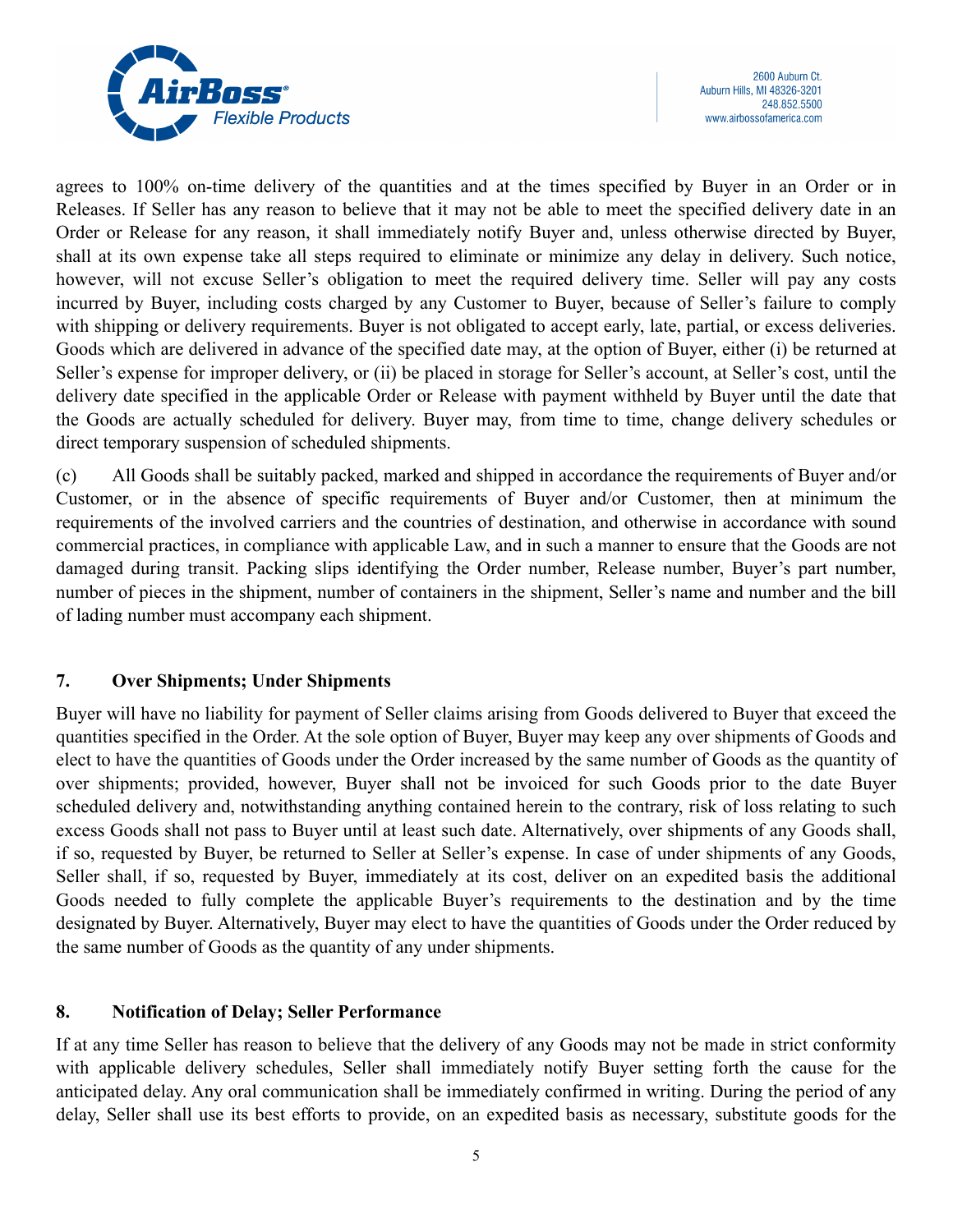

Goods called for in the Order from other sources, as approved by Buyer in its sole discretion, and reduce its deliveries of Goods to Buyer by such quantities of substituted Goods, all without cost or liability to Buyer.

### **9. Payment; Invoices**

(a) Payment terms are set forth in the Order. If the payment terms or payment date is not specified in the Order, the payment term is Net 60 from Buyer's receipt of a completed and valid invoice (in a form and containing such information as Buyer may require). Payment may be made electronically or by check on or before the due date unless otherwise specified by Buyer in writing. Notwithstanding the foregoing, payments may be withheld pending Buyer's receipt of satisfactory evidence that the Goods were delivered absent any liens, claims or other encumbrances. If no currency is specified on the face of the Order, payment will be made in the local currency of Buyer's receiving facility. All amounts due Seller or its affiliates shall be considered net of indebtedness or obligations of Seller and its affiliates to Buyer and its affiliates, and Buyer and its affiliates may set off against any amounts due or to become due to Seller or its affiliates from Buyer or its affiliates however and whenever arising and without notice. If any obligations of Seller or its affiliates to Buyer or its affiliates are disputed, contingent or unliquidated, including, without limitation, any claims by Customers before final determination of cause, Buyer may defer payment of such amounts until such claims are finally resolved (as determined by Buyer in its sole discretion). In the event a Customer fails to pay Buyer for Goods or services incorporating or using the Goods, or debits, sets off or otherwise recaptures any amounts due or previously paid to Buyer for Goods or services incorporating or using the Goods, Buyer may, in its sole discretion, either: (i) assign to Seller the right to collect such amounts from such Customer, in whole or in part, and Seller agrees to accept such assignment as payment for any amounts due from Buyer to Seller on a dollar for dollar basis; or (ii) set off against any amounts due or to become due to Seller or its affiliates from Buyer or its affiliates, or debit any amount previously paid by Buyer to Seller for such Goods, in each case on a dollar for dollar basis as determined by Buyer in its sole discretion.

(b) All invoices for Goods must reference the Order and Release numbers, Buyer's part number, Seller's part number where applicable, quantity of pieces in the shipment, description of Goods, number of cartons or containers in the shipment, bill of lading number, currency and any other information required by Buyer. Invoice must be sent to Buyer in the manner designated by Buyer. No invoice may reference any term separate from or different than the Contract.

# **10. Risk of Loss and Title to Goods**

Notwithstanding anything contained in the Contract to the contrary, title to the Goods shall pass to Buyer at the delivery point but risk of loss or damage shall not pass to Buyer unless and until such Goods are delivered and finally accepted by Buyer.

### **11. Samples**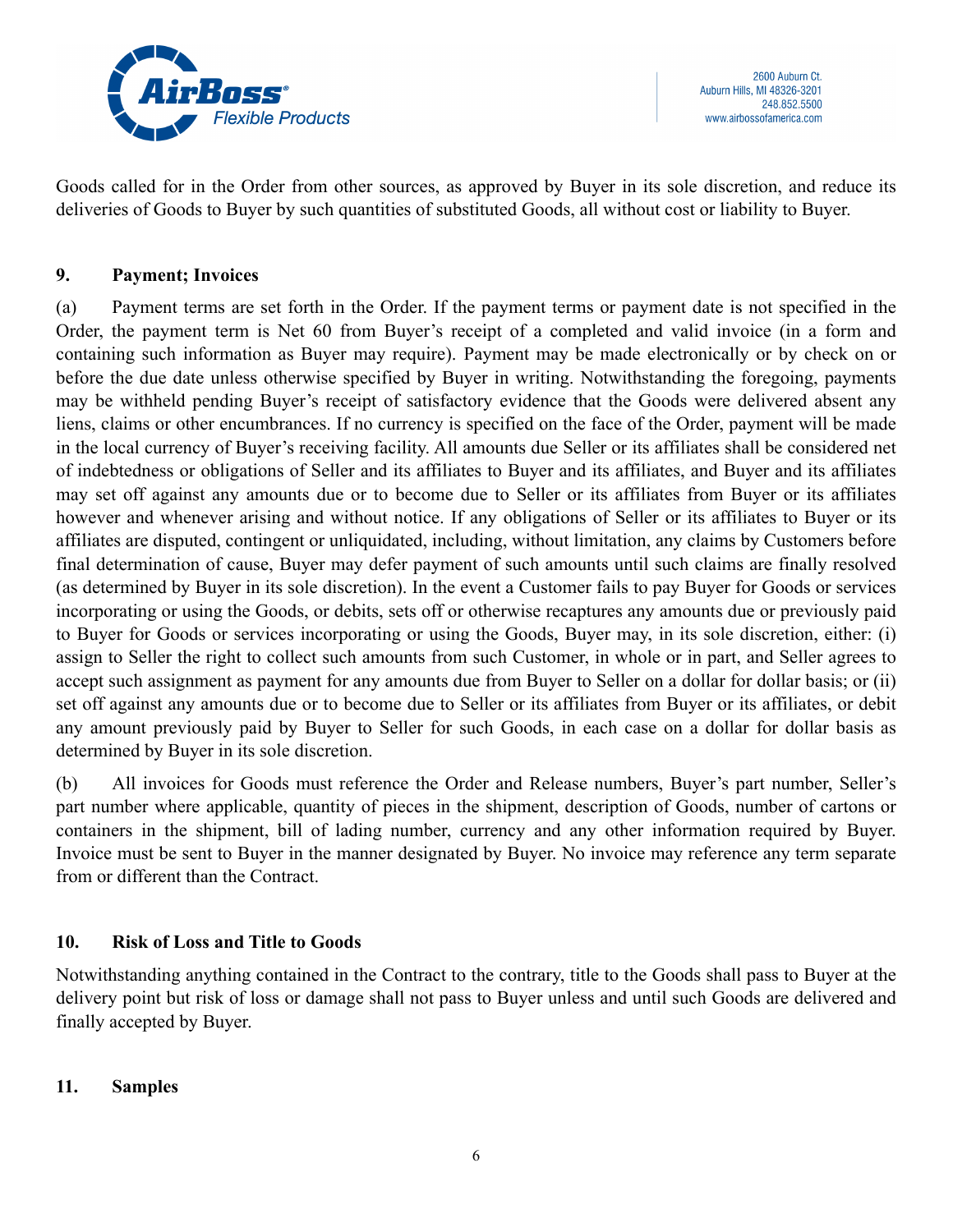

Seller, at its expense, shall fabricate from production Tooling and processes and furnish to Buyer the number of samples specified on the face of the Order, or if none is specified, a reasonable number of samples. Seller shall inspect such samples before delivery and shall certify inspection results in the manner requested by Buyer. As used herein, "Tooling" shall include equipment, tooling, dies, test and assembly fixtures, jigs, gauges, patterns, casting patterns, cavities, molds, together with any accessions, attachments, parts, accessories, substitutions, replacements, and appurtenances thereto.

# **12. Electronic Data Interchange**

Seller shall, at Buyer's request, comply with and connect to Buyer's electronic data interchange ("EDI") system and/or its web portal or any other methods of electronic communication specified by Buyer. Buyer shall have no liability whatsoever for any damages or loss alleged to have been suffered by Seller as a result of connection to or use of the EDI system or other methods of electronic communication, including, without limitation, in respect of loss of data or computer virus. Emails, even those containing a signature block of one of Buyer's representatives, do not constitute a signed writing by Buyer.

# **13. Quality and Inspection**

(a) All Goods are subject to right of inspection and rejection by Buyer and Customers. Buyer may, however, rely on Seller's obligations and is not obligated to inspect Goods at any time, including, without limitation, prior to assembly or use. Neither Buyer's payment for nor Buyer's inspection of Goods, whether during manufacture, prior to delivery, or within a reasonable time after delivery, constitutes acceptance of any work-in-processor finished goods. Buyer's acceptance, inspection, or failure to inspect does not relieve Seller of any of its responsibilities or warranties. Nothing in the Contract releases Seller from the obligation of testing, inspection and quality control. In addition to all of its other rights and remedies under the Contract or at law or in equity, Buyer may, in its sole discretion and at Seller's risk and expense, return non-conforming Goods to Seller or hold them for a reasonable period of time and await Seller's disposal instructions. Goods returned by Buyer to Seller as defective or non-conforming shall not be returned to Buyer, whether reworked or otherwise modified, without Buyer's written approval. Neither acceptance, inspection, assembly nor any other use of Goods shall release Seller from its responsibility for non-conforming or defective Goods.

(b) Seller shall provide adequate and safe facilities for inspections requested by Buyer and Customer at Seller's facilities. Seller shall provide and maintain an inspection and process control system covering the Goods that is acceptable to Buyer and Customer(s). Records of all inspection work by Seller shall be kept complete and available to Buyer and Customer(s) during the performance of an Order and for at least five (5) years after the end of serial production of the Goods.

(c) Seller will comply with Buyer's (and, as applicable, its Customer's) Production Part Approval Processes ("PPAP") and will obtain all PPAP approvals at its own cost prior to any delivery of or payment for Goods.

### **14. Non-Conforming Goods**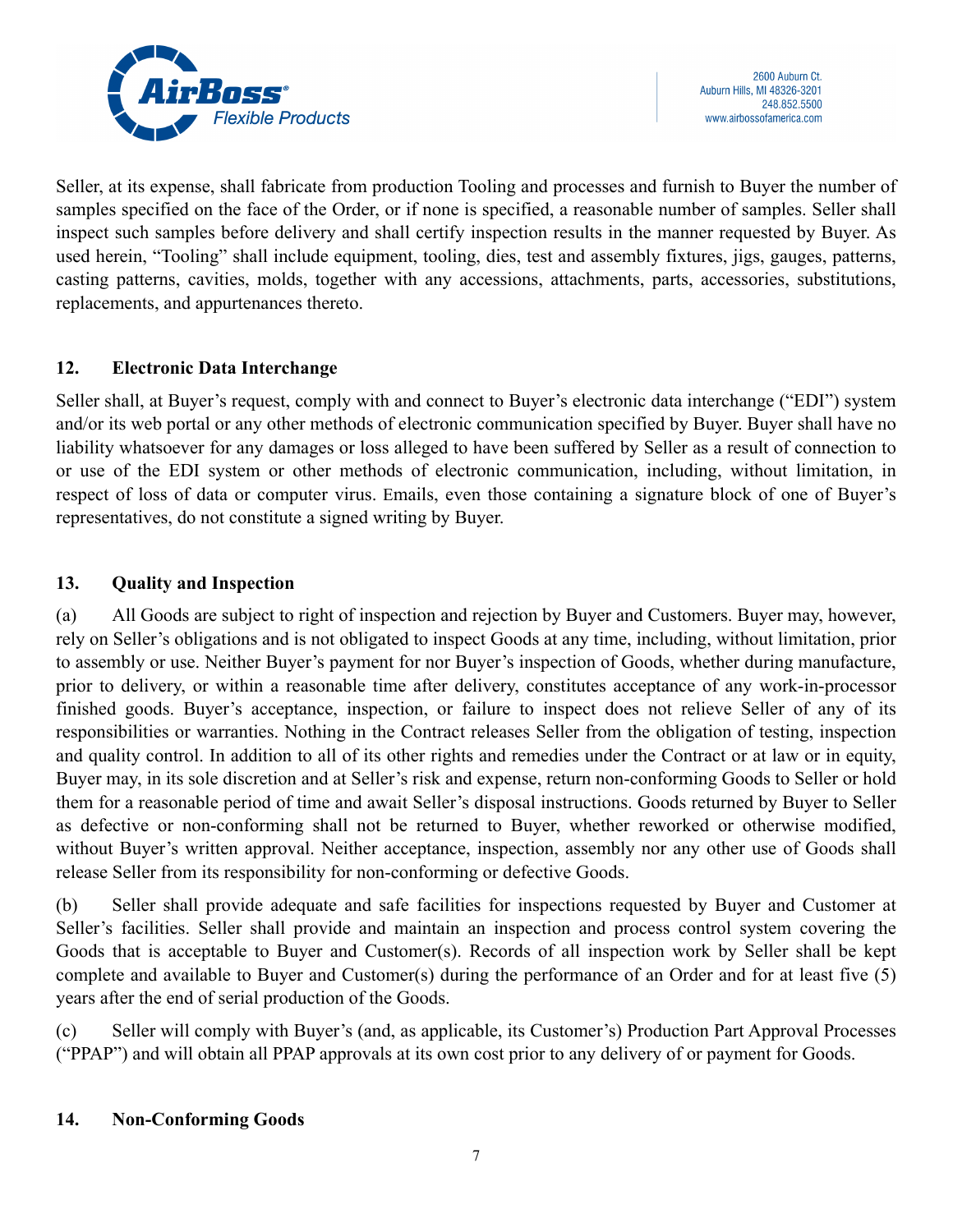

Any Goods determined by Buyer to be non-conforming or defective may be rejected by Buyer. If defective Goods are shipped to and rejected by Buyer, the quantities under the Order will be reduced and Buyer will have no obligation to pay Seller for such Goods unless Buyer otherwise notifies Seller. Rejected Goods will be held by Buyer in accordance with Seller's instructions, at Seller's risk, and Buyer shall be entitled to charge Seller for storage, handling, disposal and any other costs related to such rejected Goods without liability to Buyer. Seller will not replace reduced quantities without a new Order or Release from Buyer. In addition to other remedies available to Buyer: (a) Seller agrees to accept return of non-conforming or defective Goods, at Seller's risk and expense, at full invoice price, plus transportation charges, and to replace such defective Goods as Buyer deems necessary; (b), Buyer may have corrected at any time prior to shipment from Buyer's facility Goods that fail to meet the requirements of the Order; and/or (c) Seller will reimburse Buyer for all costs and damages that result from any rejection or correction of defective Goods, including, without limitation, those costs specified in Section 23(b) hereof. In addition, upon request of Buyer, Seller will provide a written description of corrective action taken to assure future compliance.

### **15. Services**

If the Goods include services, Seller shall furnish, at Seller's expense, all labor, materials, Tooling, transportation, facilities, and other items necessary to perform the services. Seller further represents and warrants such services shall be performed in accordance with the highest standards of professional and ethical competences and integrity in such service industry by individuals with the necessary knowledge, skill, expertise, and training in a diligent, workmanlike, prompt, and professional manner. Seller shall provide Buyer reasonable access to the Personnel performing Services and promptly replace any person(s) Buyer determines is unfit or unsatisfactory. Seller will promptly notify Buyer if any Intellectual Property Rights (as defined in Section 18), including, without limitation, discoveries, improvements, inventions, creations, writings, product designs, prototypes, specifications, drawings or other works that Seller or its Personnel or suppliers conceives, reduces to practice, makes or otherwise creates in connection with the performance of such services, and such intellectual property will constitute deliverables owned by Buyer.

### **16. Marking**

Markings shall be in English, bar code, and such other form as requested by Buyer. Seller shall mark each package as described in the Supplier Requirements Manual.

### **17. Buyer and Seller's Information**

(a) Seller shall keep in strict confidential all non-public, confidential or proprietary information of Buyer and Customers, and its and their affiliates, disclosed or otherwise made available by or on behalf of Buyer to Seller, including, without limitation, technical, process, financial, commercial or other information, pricing and other terms of the Contract, specifications, data, formulas, compositions, designs, sketches, photographs, samples, prototypes, test vehicles, business, manufacturing, packaging or shipping methods and processes, computer software and programs (including object code and source code), and any materials, representations,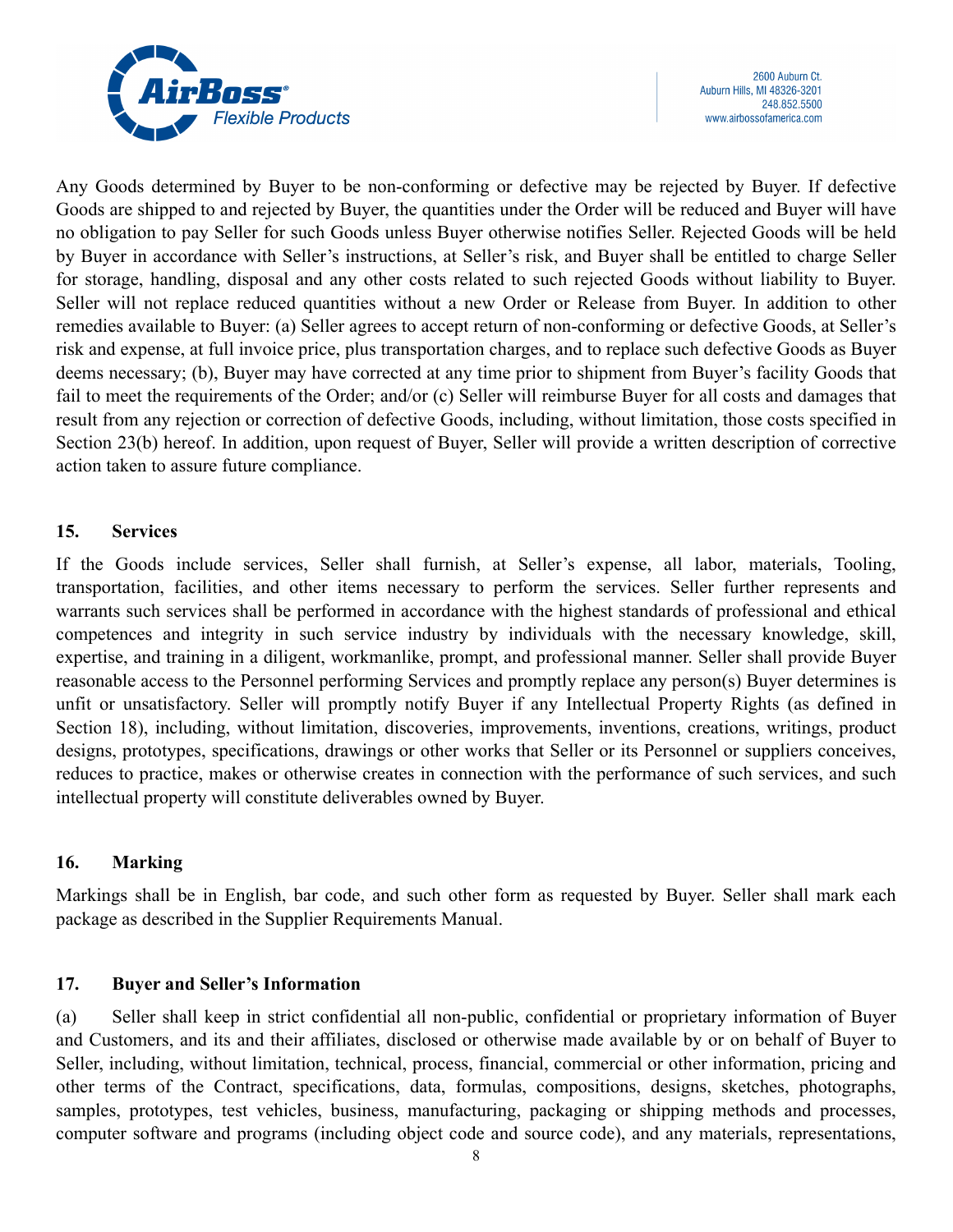

2600 Auburn Ct. Auburn Hills, MI 48326-3201 248.852.5500 www.airbossofamerica.com

compilations, analysis, and summaries of or based on the foregoing, whether disclosed orally or disclosed or accessed in written, electronic or other form or media, or observed or otherwise learned, and whether or not marked, designated or otherwise identified as "confidential" in connection with the Contract ("Buyer's Information"), and shall not disclose, directly or indirectly, Buyer's Information to any third party or any Personnel (as defined in Section 18) of Seller who does not have a need to know such information in order for Seller to perform its obligations under the Contract except as specifically authorized in writing by Buyer. Seller shall not, directly or indirectly, use or permit Buyer's Information to be used for any purpose other than solely for the purpose of doing business with Buyer pursuant to the Contract without obtaining Buyer's prior written consent. Upon expiration or termination of the Contract or Order, as applicable, or otherwise upon Buyer's request, Seller shall promptly return to Buyer all materials incorporating any such Buyer's Information and any copies thereof automatically and without request by Buyer. Without limiting the foregoing, Seller shall not in any manner advertise or publish the fact that Seller has contracted to furnish Goods to Buyer or Customers, or otherwise use any trademarks or trade names of Buyer or its affiliates in any press release, advertising or promotional materials. The obligations of non-use and confidentiality set forth in this Section 17 do not apply to information that is: (i) in the public domain; (ii) known to Seller at the time of disclosure as evidenced by Seller's written records; or (iii) rightfully obtained by Seller on a non-confidential basis from a third party as evidenced by Seller's written records. Further, the obligations contained in this Section 17 shall not prevent Seller from disclosing Buyer's Information to the extent required by applicable Law (as defined in Section 28(a)) or a valid order issued by a court or government agency of competent jurisdiction, determined on advice of competent counsel, provided that Seller provides Buyer prompt written notice of such requirement so as to permit Buyer to seek an appropriate protective order to prevent disclosure of all or part of such confidential information and Seller reasonably cooperates with Buyer in obtaining such protective order, and provided further that Seller will disclose only that portion of the confidential information that Seller is legally required to disclose and will make reasonable efforts to obtain reliable assurances that confidential treatment will be accorded such confidential information. For the avoidance of doubt, Seller's obligations of non-use and confidentiality under this Section 17 shall survive any expiration or termination of the Contract.

(b) Seller will create, maintain, update, and provide to Buyer, in compliance with the drafting and math data standards of Buyer, all technical information about the Goods and their manufacture which is reasonably necessary or requested by Buyer or Customers in connection with the manufacture, installation, assembly and use of the Goods, including, without limitation, the engineering validation and qualification of the Goods for automotive production and other applications and compliance with any legal or regulatory requirements. Any information which Seller has disclosed or may disclose to Buyer that relates to the Goods is acquired by Buyer on a non-confidential basis and free from any restrictions or claims.

### **18. Intellectual Property Rights**

# (a) Definitions

"Intellectual Property Rights" means any patent, patented articles, patent applications, designs, industrial designs copy rights, software, object code, source code, database rights, moral rights, inventions whether or not capable of protection by patent or registration, techniques, technical data, trade secrets, know-how, and any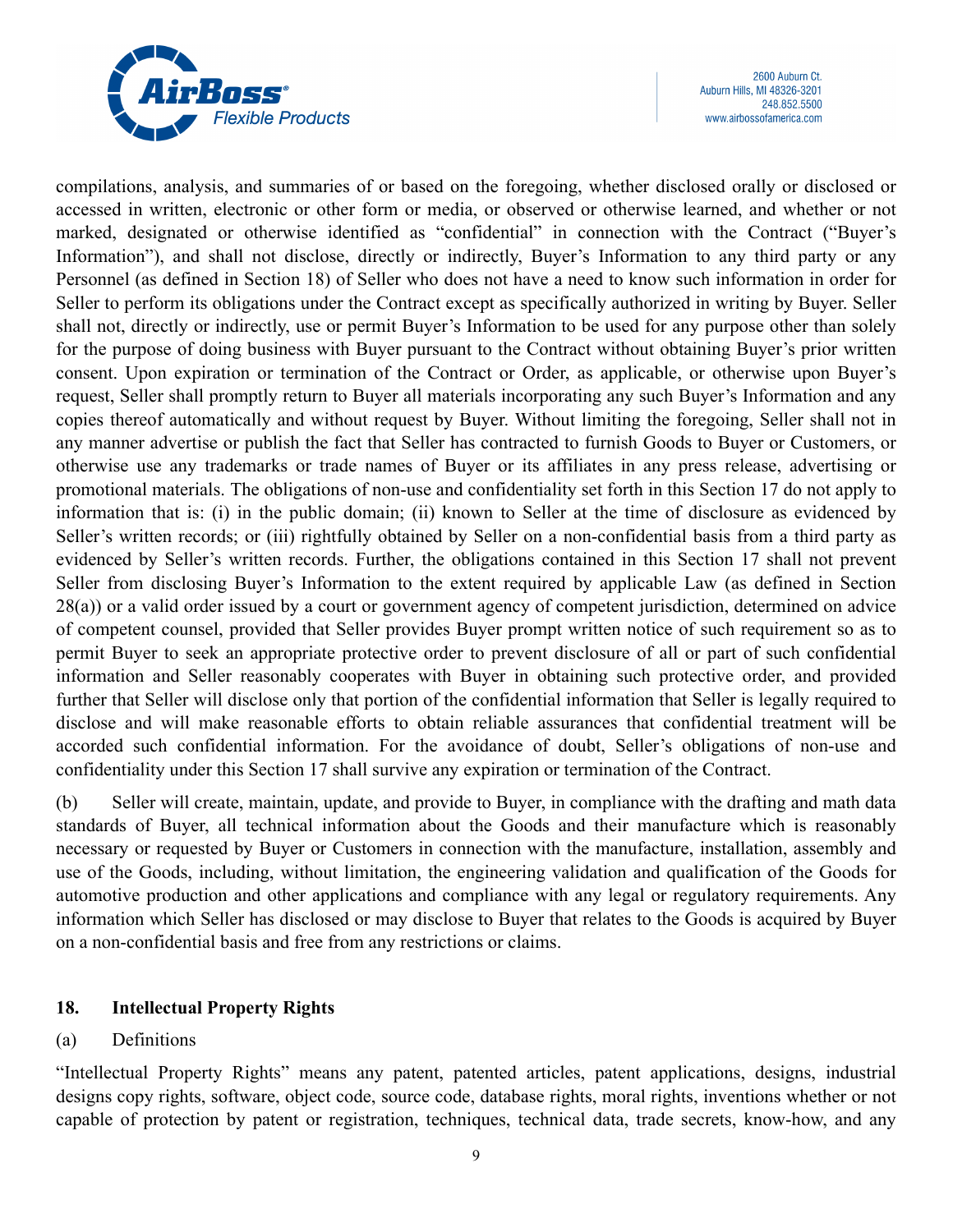

other proprietary right, whether registered or unregistered, including applications and registrations thereof, all related and continuing rights, and all similar or equivalent forms of protection anywhere in the world. Intellectual Property Rights excludes all brands, trademarks, tradenames, slogans and logos of Seller and Buyer (and each of their affiliates) unless specifically identified as a deliverable or work product of Seller pursuant to the Contract.

"Background Intellectual Property Rights" means any Intellectual Property Rights of either Buyer or Seller relating to the Goods (i) existing prior to the effective date of the Order relating to such Goods or prior to the date Buyer and Seller began any technical cooperation relating to the Goods contracted, whichever is earlier, as determined by Buyer in its sole discretion, or (ii) that each party acquires or develops after these dates but in a strictly independent manner and entirely outside of any work conducted under this Contract.

"Foreground Intellectual Property Rights" means any Intellectual Property Rights, except Background Intellectual Property Rights, (i) that are developed in whole or in part by Buyer alone, by Buyer and Seller jointly or by Seller alone, in connection with this Contract or (ii) relating to the Goods contracted.

# (b) Foreground Intellectual Property Rights

Buyer and Seller will each retain ownership of any Foreground Intellectual Property Rights that are solely created or made by their respective officers, managers, employees, subcontractors, agents or other representatives (collectively, "Personnel"). Buyer and Seller will jointly own any Foreground Intellectual Property Rights that are jointly created or made by Personnel of both Buyer and Seller with the ability to grant licenses without consultation and no duty of accounting to each other for any use or purpose. For clarity, unless an express written period of exclusivity has been promised to Buyer, Foreground Intellectual Property Rights owned or controlled by Seller may be immediately exploited by Seller in connection with its business with its other customers and will not be exclusive to Seller's performance of this Contract. Seller hereby grants to Buyer, and causes its affiliates, Personnel and suppliers to grant to Buyer, and Buyer's affiliates, an irrevocable, worldwide, nonexclusive, perpetual to the maximum extent permitted by applicable Law, royalty free, fully paid-up license, with right to sublicense, including, without limitation, to Buyer's affiliates, Customer(s) and subcontractors, to all Foreground Intellectual Property Rights to make, have made, use, reproduce, modify, improve, prepare derivative works of, distribute, display, perform, offer to sell, sell and import, without limitation.

# (c) Background Intellectual Property Rights

Buyer and Seller will each retain ownership of their respective Background Intellectual Property Rights. Seller hereby grants to Buyer, and causes its affiliates, Personnel and suppliers to grant to Buyer, an irrevocable, worldwide, nonexclusive, perpetual to the maximum extent permitted by applicable Law, royalty free, fully paid-up license, with right to sublicense, including, without limitation, to Buyer's affiliates, Customer(s) and subcontractors, to all Background Intellectual Property Rights to make, have made, use, reproduce, modify, improve, prepare derivative works of, distribute, display, perform, offer to sell, sell and import, without limitation, the Goods that are the subject of this Contract (the "Limited License"), provided that Buyer, its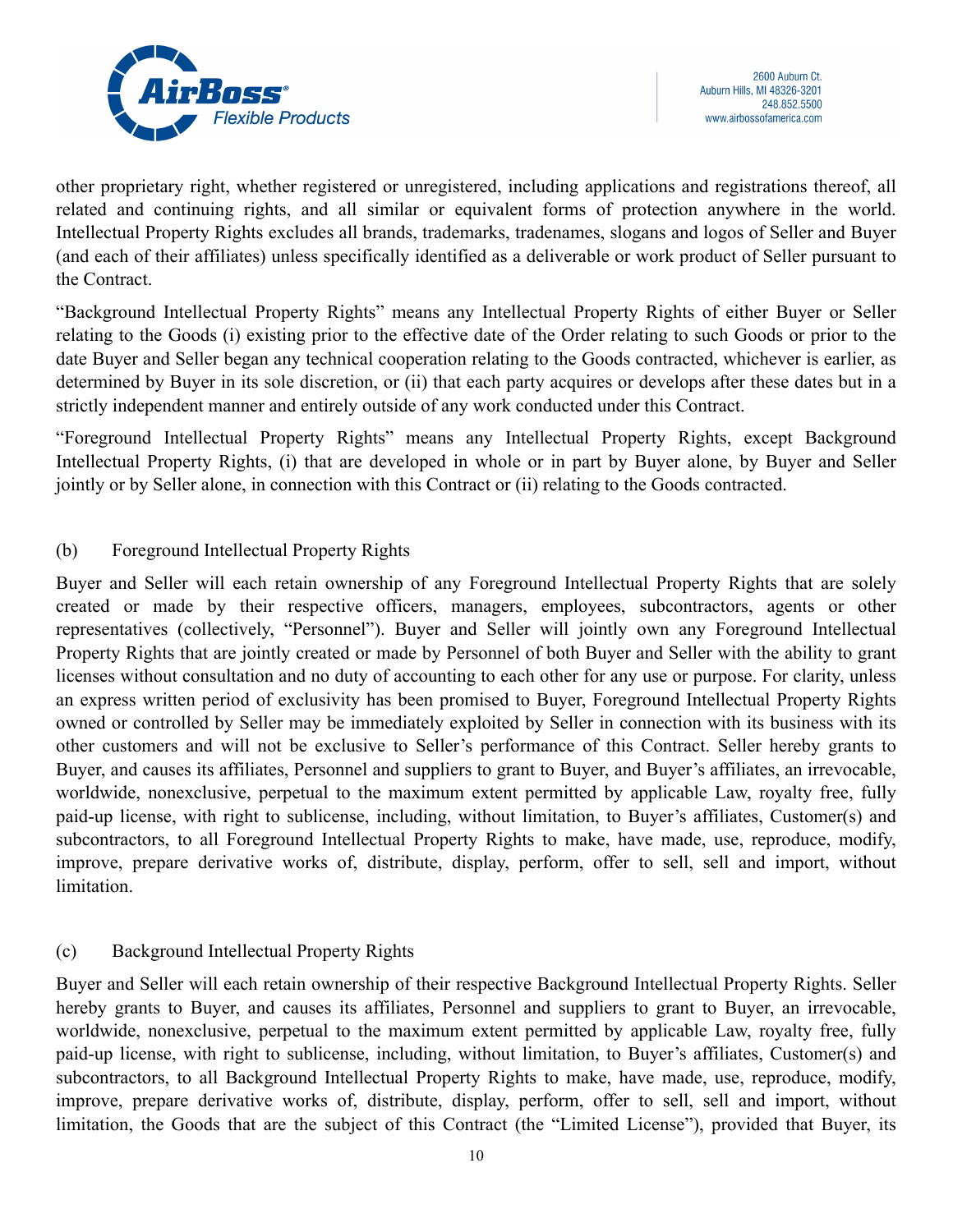

affiliates, Customer(s) and subcontractors will only use the Limited License in the event that: (i) Seller breaches or repudiates its obligations by being unable or unwilling to deliver Goods under the Contract; (ii) in the event Seller is unable to supply Goods under this Contract as a result of a force majeure event, but in such event only for the duration of Seller's inability to supply; or (iii) the Contract is terminated for any reason.

### (d) Copyrights

To the extent that this Contract is issued for the creation of copyrightable works, the works will be considered "works made for hire" for Buyer except to the extent that the works do not qualify as "works made for hire" for Buyer in which case Seller here by assigns, and causes its affiliates, Personnel and suppliers to assign, to Buyer all right, title and interest in all copyrights and if lawfully permitted waives all moral rights therein.

# (e) Right to Repair

For the avoidance of doubt, Buyer, its affiliates, Customers and subcontractors have the right to repair, reconstruct, remanufacture, or rebuild the specific Goods delivered under this Contract without payment of any royalty to Seller or any third party.

### (f) Miscellaneous

Without limiting Seller's obligations of non-use pursuant to Section 17, and for the avoidance of doubt, Goods manufactured based, in whole or in part, on Buyer's drawings, designs, and/or specifications or other Buyerprovided information as well as any software code or models provided by Buyer may not be used for Seller's own use or sold to third parties. The foregoing restriction shall not apply in respect of standard stock goods or services independently developed by Seller and routinely manufactured in each case prior Buyer's issuance of the Order relating to the applicable Goods.

Nothing in the Contract is an admission by Buyer of the validity of any Intellectual Property Rights claimed by Seller or its affiliates, including an admission that any license is required by Buyer or any third party to manufacture or otherwise exploit the Goods or continue the services contracted. Seller will claim and acquire all rights and waivers of Seller's Personnel required to enable Seller to grant Buyer the rights and licenses in this Contract. Seller assumes full and sole responsibility for compensating Seller's Personnel for such rights and waivers, including, without limitation, the remuneration of employees.

# **19. Service and Replacement Parts**

Seller will sell to Buyer the Goods necessary to fulfill Buyer's service and replacement parts requirements for Customer(s) during the production phase at the then current production price(s) under the Order. Seller will also sell Goods to Buyer to fulfill Buyer's service and replacement parts requirements for Customer(s) during the fifteen (15) year period following the end of the production phase (the "Post-Production Period"), and notwithstanding anything to the contrary contained in the Contract, the Order will remain in effect during the entire Post- Production Period as to such service and replacement parts requirements. During each period, if the Goods are systems or modules, Seller will sell the components or parts that comprise the system or module at price(s) that will not, in the aggregate, exceed the price of the system or module less assembly costs. During the first five (5) years of the Post-Production Period, the price(s) for service and replacement Goods will be the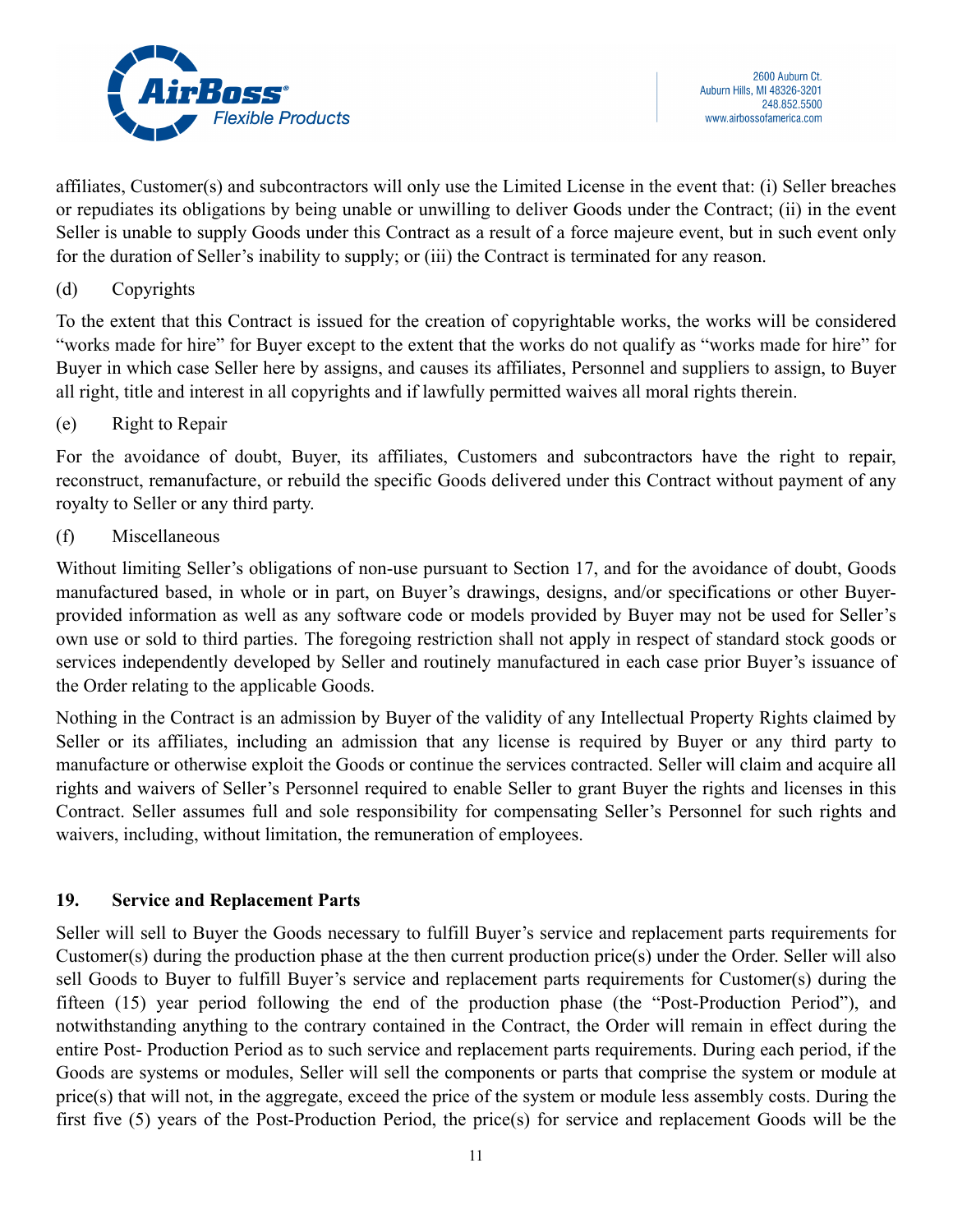

production price(s) which were in effect at the commencement of the Post-Production Period. The price(s) for service and replacement Goods for the remainder of the Post-Production Period shall be as agreed by the parties. If requested by Buyer, Seller will also make service literature and other materials available at no additional charge to support Buyer's service activities. Seller agrees to maintain in good condition all tools and equipment necessary to produce Goods and all corresponding drawings, designs and manufacturing processes until the end of the Post-Production Period. Notwithstanding anything contained herein to the contrary, in the event Goods are intended for use by Buyer in non-automotive program applications, Seller will sell to Buyer the Good necessary to fulfill Buyer's service and replacement parts requirements during the term and for five (5) years following the end of Buyer's production phase at the then current production price(s) under the Order. For the avoidance of doubt, Seller's obligations under this Section 19 shall survive any expiration or termination of the Contract.

### **20. Warranties**

(a) Seller warrants to Buyer and Customers, and the direct and indirect users of the goods and services sold by Buyer that contain or otherwise incorporate Goods, for the duration set forth in Section 20(c), that all Goods (including those that incorporate services) provided under the Contract shall: (i) be merchantable; (ii) be free from all defects in design (to the extent designed by Seller or its Personnel or suppliers, even if the design has been approved by Buyer), workmanship and materials; (iii) be selected, designed (to the extent designed by Seller or its Personnel or suppliers, even if the design has been approved by Buyer), manufactured and assembled by Seller based upon Buyer's and Customer's stated use and fit, sufficient and suitable for the particular purposes intended by Buyer and Customers, including, without limitation and as applicable, the specified performance in the part, module, system, subsystem or end-product location and the environment in which they are or may reasonably be expected to perform; (iv) conform strictly with specifications, samples, drawings, designs descriptions or other requirements (including performance specifications) approved or furnished to or by Buyer; (v) be manufactured entirely of new materials and free from all liens, claims and encumbrances whatsoever; (vi) be provided with due care; (vii) not and do not infringe, misappropriate, dilute or otherwise violate any patent, trademark, copyright or other intellectual property of any third party; and (viii) strictly comply with all applicable Laws of the jurisdictions in which the Goods, and the products and services containing or otherwise incorporating the Goods, originate or are to be consumed, used, sold, or performed. Any attempt by Seller to limit, disclaim, or restrict any such warranties or any remedies of Buyer, by acknowledgement or otherwise, in accepting or performing the Contract, shall be ineffective. For the avoidance of doubt, Buyer's approval of any design, drawing, material, process, specifications, documents or Goods will not relieve Seller of these warranties or Seller's obligations under the Contract. Seller acknowledges and agrees that it knows the particular purpose for which the Goods are intended. The foregoing warranties are in addition to those available to Buyer at law, and all such warranties shall survive inspection, testing, audit, review, acceptance, use or incorporation of the Goods by Buyer or Customers. Seller shall promptly repair, replace, substitute, refund or credit nonconforming Goods upon written notice, in Buyer's sole discretion and at Seller's sole cost, without limiting or affecting Buyer's other rights or remedies, and the warranties provided in this Section 20 shall likewise apply to such repaired, replaced or substituted Goods.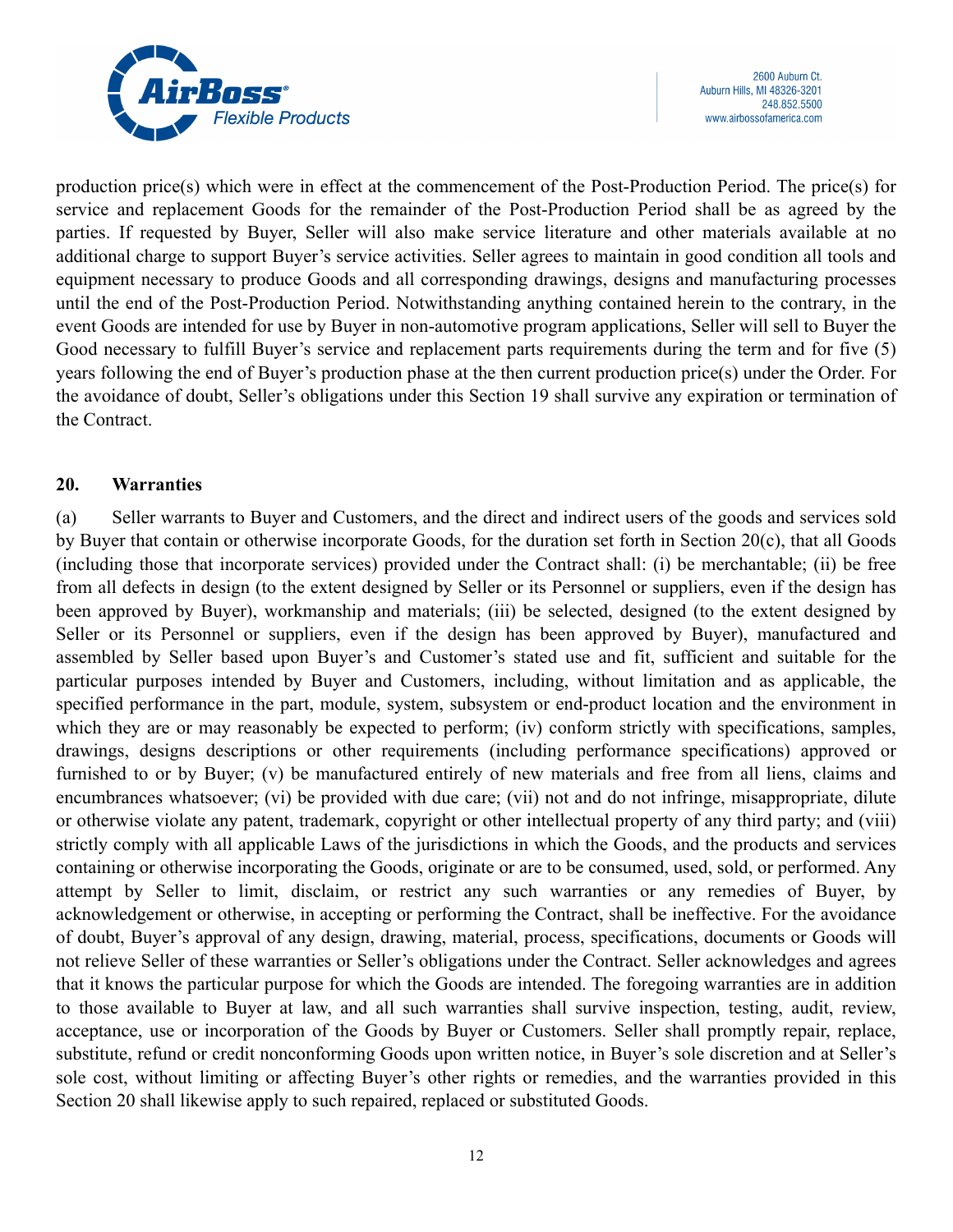

(b) Seller will conform to the quality control and other standards and inspection systems of Buyer and, as applicable, any Customer(s), including, without limitation, quality control policies, ISO-9001 and TS16949 quality certifications. Seller will also participate in supplier quality and development programs of Buyer and, as applicable, any Customer. Seller agrees to meet the full requirements of PPAP as specified by Buyer and Customer(s), as applicable, and agrees to present the required information to Buyer upon request at the PPAP level requested by Buyer.

(c) In the case of Goods supplied for use as, or incorporation into, parts, systems or modules for automotive vehicles or other finished products, the warranty period will commence upon receipt of the Goods by Buyer and, except as provided in Section 20(e), end forty-eight (48) months following the date the vehicle or other finished product on which such parts, systems or modules are installed is first sold and delivered or otherwise utilized for consumer or commercial purposes, provided, however, that if Buyer offers and provides a longer warranty to any Customer(s) with respect to any such parts, components or systems, then such longer warranty period will apply to the Goods; and provided further, however, notwithstanding the foregoing warranty periods, upon the occurrence of any serial defects in Goods, as determined by Buyer in its sole discretion, the warranty period shall continue indefinitely. In the case of Goods supplied for other uses, unless otherwise expressly agreed in writing by an authorized officer of Buyer, the warranty period will be the longer of (i) that provided by applicable Law, or (ii) the length of the warranty that Seller offers to any of its other customers for the same of similar goods.

(d) If any Goods are determined by Buyer to be non-conforming or defective, Seller shall reimburse Buyer for all losses, costs and damages (including reasonable attorney and professional fees) caused by such nonconforming Goods, including, without limitation, those costs specified in Section 23(b) hereof.

(e) Notwithstanding the expiration of the warranty period set forth in these Terms, if Buyer or the manufacturer of the vehicles (or other finished product) on which the Goods, or any parts, systems or modules incorporating the Goods, are installed, voluntarily or pursuant to a government mandate, makes an offer to owners of such vehicles to provide remedial action to address a defect that relates to motor vehicle safety or the failure of the vehicle to comply with any applicable Laws, safety standard or guideline or otherwise implements a field service action or customer service campaign (collectively, a "Recall"), the warranty shall automatically apply for such period of time as may be dictated by Buyer, Customer(s) or the federal, state, local or foreign government where the Goods are used or provided.

(f) Seller will use standard industry best practices to ensure that no malicious code is directly or indirectly provided, delivered or transmitted to Buyer through the Goods or any communications or other actions of Seller or its Personnel or suppliers, including, without limitation, through software, hardware or any other mode. As used herein, "malicious code" means any code which is designed to harm, or otherwise disrupt in any unauthorized manner, the operation of a person's network or computer programs or systems (whether owned, leased, rented or otherwise hosted), or destroy or damage a person's data in an unauthorized manner.

# **21. Insurance and Indemnity**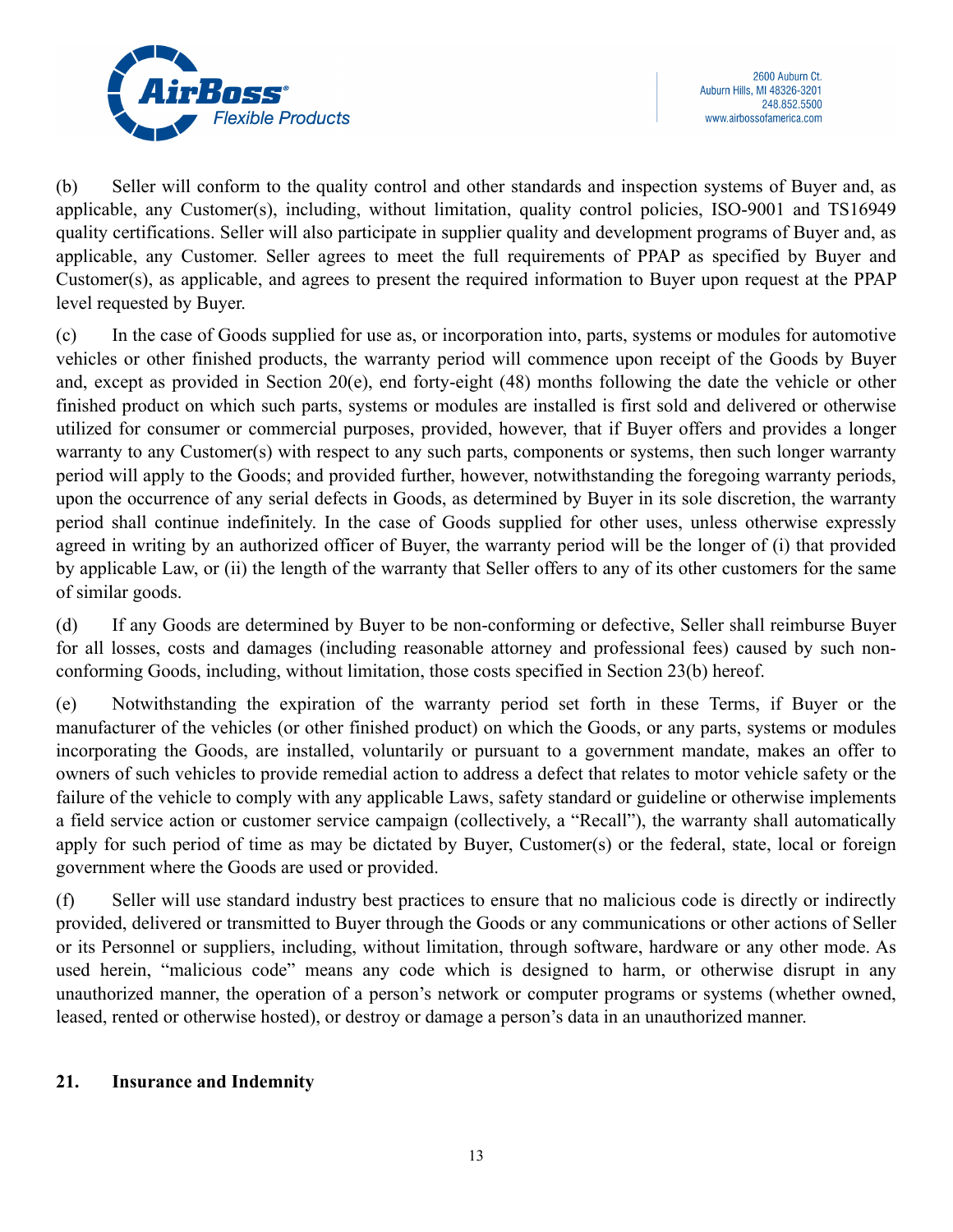

(a) Seller shall maintain and carry adequate insurance, on a commercially reasonable basis, on Seller's facilities and Tooling for the full insurable value thereof, as well as comprehensive general liability insurance, including public liability, property damage liability, product liability, recall and contractual liability coverage, and workers' compensation and employees' liability insurance covering all employees engaged in the performance of any Order, and professional liability coverage (without cyber exclusions), all in amounts and with companies satisfactory to Buyer, acting reasonably. Liability coverage shall include completed products and operations coverage. Any coverage written on a claims made form must be maintained for at least three (3) years after expiration or termination of the Contract. No coverage required by this Section 21 shall in any way apply as a limit to Seller's liability or Buyer's entitlement to recovery.

Upon request from Buyer, Seller shall have Buyer named as an additional insured and loss payee on its insurance policies. Seller shall, on Buyer's request, furnish certificates or other acceptable forms of proof of insurance confirming the foregoing coverages. The receipt or review of such certificates or other forms of proof of coverage by Buyer shall not relieve Seller from its insurance obligations hereunder or reduce or modify such insurance obligations. Seller's failure to comply with these provisions shall not reduce or relieve Seller from its obligations or liabilities hereunder. The certificate must certify that the required insurance is not canceled or materially changed until thirty (30) days after written notice to Buyer. Any such cancellation or change shall not affect Seller's obligation to maintain the required insurance coverage.

(b) If Seller's work under an Order involves operations by Seller's Personnel or suppliers on the premises of Buyer or any Customer, Seller shall take all necessary precautions to prevent the occurrence of any injury to persons or damage to property during the progress of such work, shall at all times enforce strict discipline and maintain good order among all such Personnel and suppliers engaged in the activity on the premises and shall cause such Personnel and suppliers to comply with all policies in force at the premises.

(c) To the fullest extent permitted by applicable Law: (i) Seller assumes sole responsibility for any injury to any person (including, without limitation, death) or damage to any property of any kind or nature caused by, resulting from or in connection with furnished of the Goods to Buyer, by Seller's or its Personnel's or supplier's action or failure to act, or otherwise with respect to Seller's performance under the Contract; (ii) Buyer shall not be responsible for any injury to any person (including, without limitation, death) or damage to any property resulting from Seller's possession, use, misuse or failure of any Furnished Property (as defined in Section 25) or other property furnished to Seller by Buyer, and the use of any such property by Seller shall constitute acceptance by Seller of all responsibility for any claims for such injury or damage; and (iii) Seller will defend, indemnify and hold harmless Buyer, Customers, and dealers and the direct and indirect users of the goods and services sold by Buyer that contain or otherwise incorporate Goods (or the vehicles or other end-use application in which they are incorporated), and all of their respective customers, invitees, subsidiaries, affiliates, successors and assigns, and each of their Personnel from and against all liability, claims, demands, losses, judgments, settlements, damages, charges, expenses or costs (including, without limitation, reasonable attorneys' and other professional fees, settlements and judgments) of any nature or kind (including, without limitation, special, incidental, consequential, indirect, personal injury, death, and property damages, anticipated or lost profits, any voluntary or involuntary Recall or other Customer field service action costs (including, without limitation, amounts paid to distributors, installers and/or dealers for labor, materials and replacement parts (including reasonable mark up to recover administrative costs or other capital expenses)), off lining of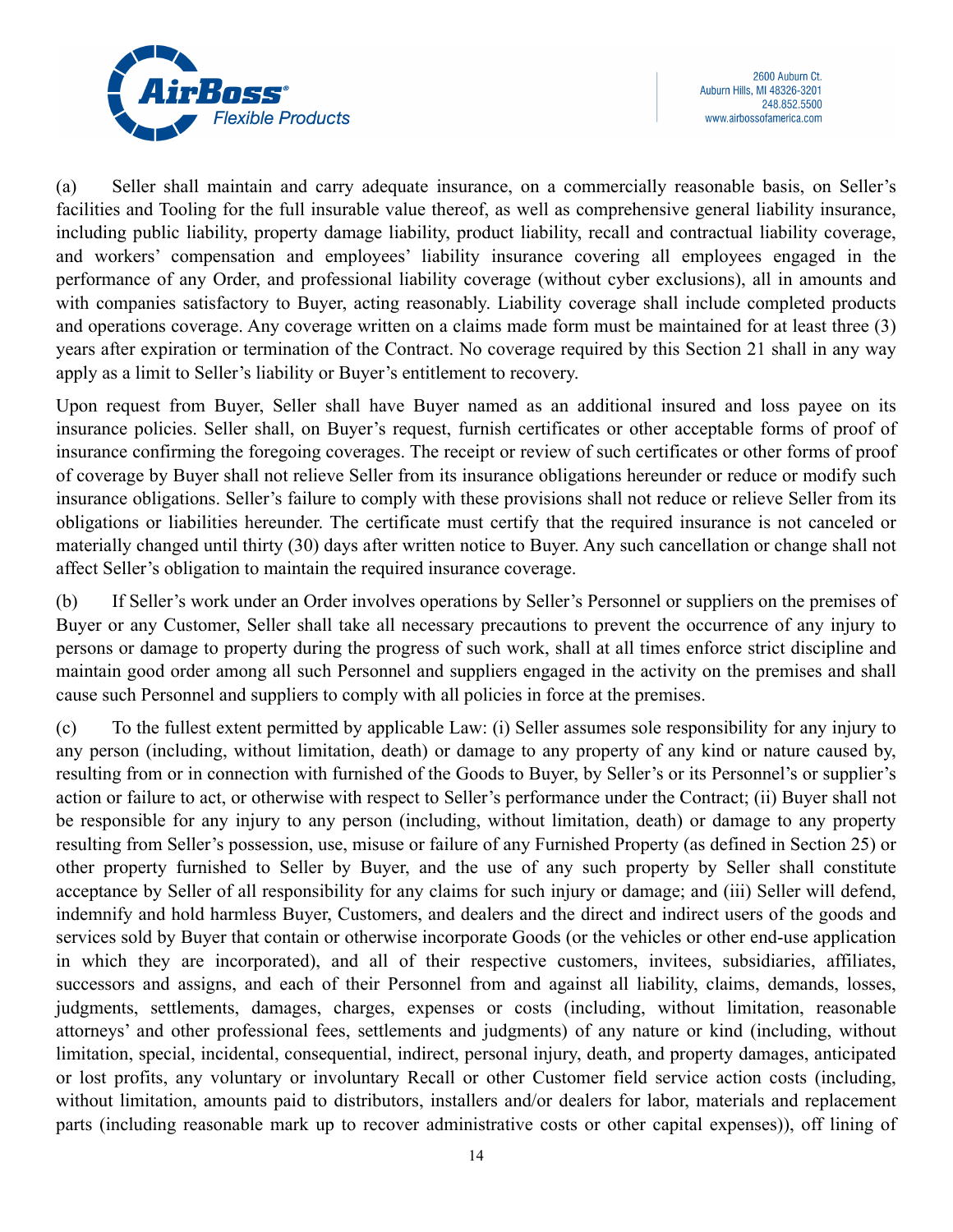

vehicles or component systems, costs allocated under a Customer warranty allocation program, production delay, line stoppage or production interruption costs, inspection, sorting, storing, reworking, repairing, replacing and handling charges, and other costs associated with Buyer's administrative time, labor, and materials) (collectively, "Losses") arising out of, resulting from, or related to: (A) any actual or alleged non-conformance or defect in the Goods; (B) any actual or alleged breach or failure by Seller or its Personnel or suppliers to comply with (1) any of Seller's representations, warranties or obligations under the Contract or (2) applicable Laws; (C) any alleged or actual negligent or wrongful act or omission of any of Seller or its Personnel or suppliers; and (D) any claim of direct or contributory infringement or inducement to infringe the Intellectual Property Right of any third party under any legal theory related to the Goods, including, without limitation, relating to the manufacture, purchase, use and/or sale of the Goods, and including such claims where Seller has provided only part of the Goods, and Seller waives any claim against Buyer that any such infringement arose out of compliance with Buyer's or Customer's specifications or any other information provided by Buyer or Customer. Seller's obligation to defend, indemnify, and hold harmless under this Section 21 will apply regardless of whether the claim arises in tort, negligence, contract, warranty, strict liability or otherwise, except for claims that solely arise as a result of the gross negligence of Buyer. Buyer has the right to be represented by and actively participate through its own counsel in the defense and resolution of any indemnification matters, at Seller's expense. The indemnification obligations of Seller are independent of and in addition to any warranty and insurance obligations of Seller.

### **22. Termination for Convenience**

Buyer may, at any time upon ten (10) days prior written notice to Seller, terminate all or any part of the Contract, an Order or a Release for Buyer's convenience, at any time and for any reason, by giving such written notice to Seller. Upon receipt of notice of termination, and unless otherwise directed by Buyer, Seller will: (a) promptly terminate all work under the Order on the effective date of termination; (b) transfer title and deliver to Buyer the finished Goods, the work in process, and the parts and materials that Seller reasonably produced or acquired according to quantities ordered by Buyer and that Seller is prohibited from or otherwise cannot use in producing goods for itself or for others; (c) verify and settle any claims by subcontractors for actual costs incurred directly as a result of the termination and ensure the recovery of materials in subcontractors' possession; (d) take actions reasonably necessary to protect property in Seller's possession in which Buyer has an interest until disposal instruction from Buyer has been received; and (e) upon Buyer's request, cooperate with Buyer in transferring the production of Goods to a different supplier, including as described in Section 24 below. Upon such termination, Buyer shall pay to Seller, in full satisfaction of any claim, only the following amounts, without duplication: (i) the Order price for all finished Goods in the quantities ordered by Buyer that conform to and are delivered in accordance with the applicable Order or Release and that are finally accepted by Buyer, to the extent not previously paid; (ii) Seller's reasonable actual direct costs of merchantable and useable work in process and raw materials transferred to Buyer under subsection (b) above; (iii) Seller's reasonable actual costs of settling claims regarding its obligations to subcontractors required under the Order, to the extent directly caused by the termination, but limited to the amount of firm quantities of Goods and raw materials/ components authorized in outstanding Orders or Releases issued by Buyer; (iv) Seller's reasonable actual and verifiable costs of carrying out its obligation under subsection (d) hereof; and (v) if applicable, the reasonable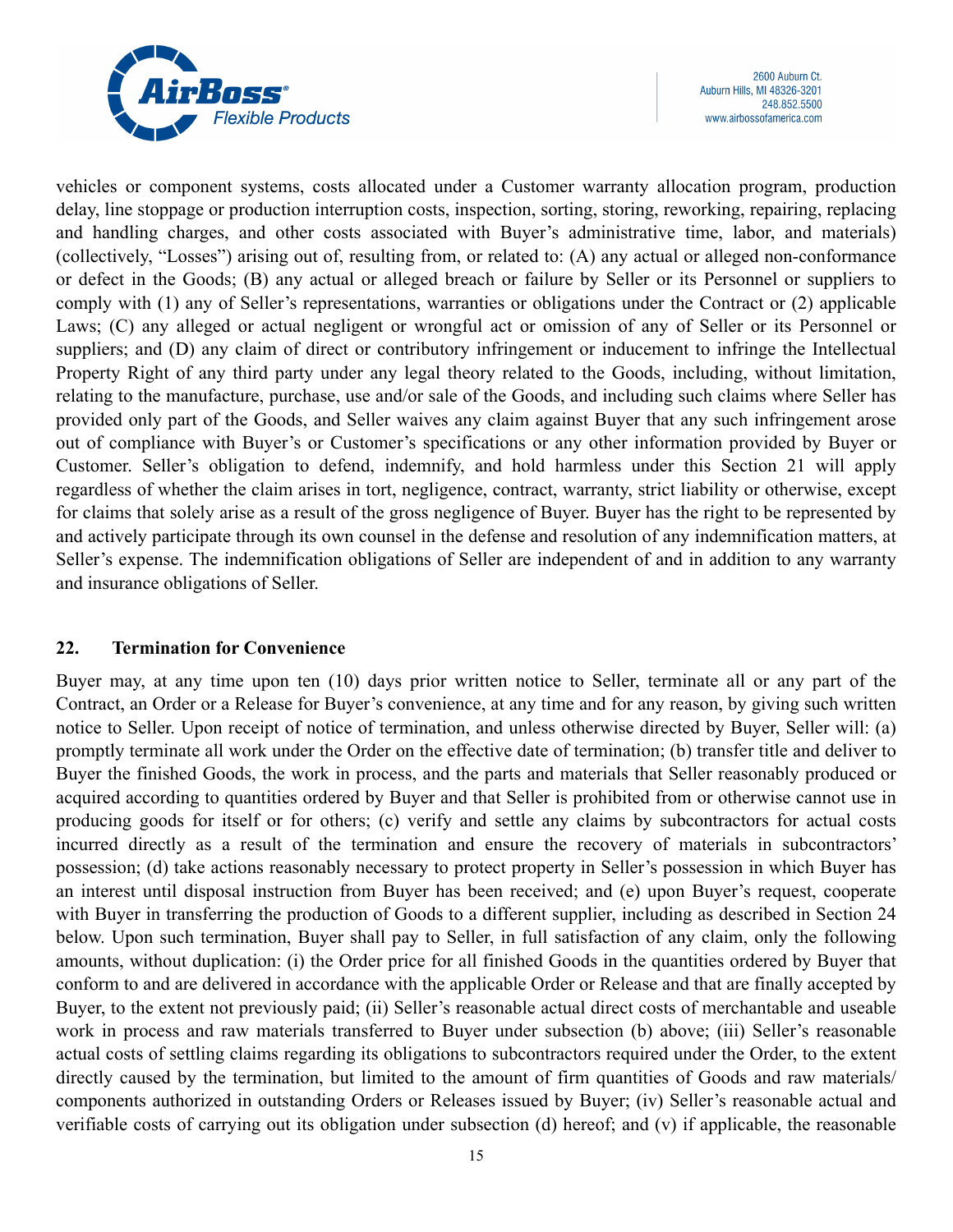

actual and verifiable amounts due in connection with Transition Support under Section 24. Buyer shall not pay for finished Goods, work in process or raw materials fabricated or processed in excess of those in the terminated Order or Release (as applicable), for undelivered Goods which are Seller's standard stock, or which are readily marketable, or which are not promptly delivered to and finally accepted by Buyer after request. Notwithstanding any other provision, Buyer will have no obligation for and will not be required to pay Seller, directly or on account of claims by Seller's subcontractors, for loss of anticipated profits, unabsorbed overhead, interest, development and engineering costs, Tooling, facilities, rearrangement cost or rental, unamortized capital or depreciation, general administrative burden, finished goods, work-in-process or raw materials that Seller fabricates or procures in amounts exceeding those authorized in the Orders or Releases, or any other consequential costs or losses. Buyer's obligation upon termination under this Section 22 will not exceed the obligation Buyer would have had to Seller in the absence of termination. Within sixty (60) days after termination (or such shorter period as maybe required by Buyer or Customer), Seller shall provide Buyer with Seller's termination claim and all relevant information and documents necessary for Buyer to assess such request. Seller shall promptly furnish such supplemental and supporting information as Buyer shall request. Seller's failure to timely submit such a termination claim will result in such claim being irrevocably waived and Seller hereby releases Buyer from such claim(s). Buyer or its agent shall have the right to audit and examine all books, records, facilities, work, material, inventories, and other items before or after payment to verify amounts requested in Seller's termination claim. In the event of a termination of the Order by Buyer as a result of Buyer ceasing to be a supplier to the Customer for the vehicle program in respect of which Buyer issued the Order, Buyer shall only be obligated to compensate Seller for any costs under this Section 24 if, when and to the extent that the Customer reimburses Buyer for such costs.

### **23. Termination for Cause, Default and Remedies**

(a) Buyer may terminate all or any part of the Contract, an Order or a Release, without any liability to Seller or obligation to purchase raw materials, work-in-process, finished Goods or any other items in any of the following events: (i) Seller repudiates, breaches, or threatens to breach any of the terms of the Contract, including Seller's warranties; (ii) Seller is declared insolvent or bankrupt or makes a voluntary assignment or other arrangement for the benefit of creditors, is the subject of a filing for involuntary petition into bankruptcy or a receiver or trustee is appointed for Seller; (iii) Buyer reasonably determines, in its sole discretion based on results of its rights to audit and review of Seller and its operations and records here under, that Seller is or maybe likely to become insolvent or experience financial difficulties that could impact its performance under a Contract; (iv) if Buyer receives notice from Customer that Seller is no longer an acceptable supplier or subcontractor for the Goods; (v) Seller fails to promptly (in no event later than three (3) business days) and adequately respond to a demand for adequate assurance; or (vi) there occurs a Change of Control in Seller. "Change of Control" means any sale or exchange of a sufficient number of securities, including as a result of a merger, amalgamation, consolidation, take-over bid or otherwise, of Seller or of any affiliate that controls Seller, to elect a majority of the board of directors or similar governing body of Seller or effect a change in management of Seller. Seller shall notify Buyer in writing within ten (10) days of any Change of Control of Seller. Seller may terminate an Order only for non-payment by Buyer and then only if: (A) the amounts are material in amount and more than sixty (60) days past due; (B) Seller first delivers to Buyer written notice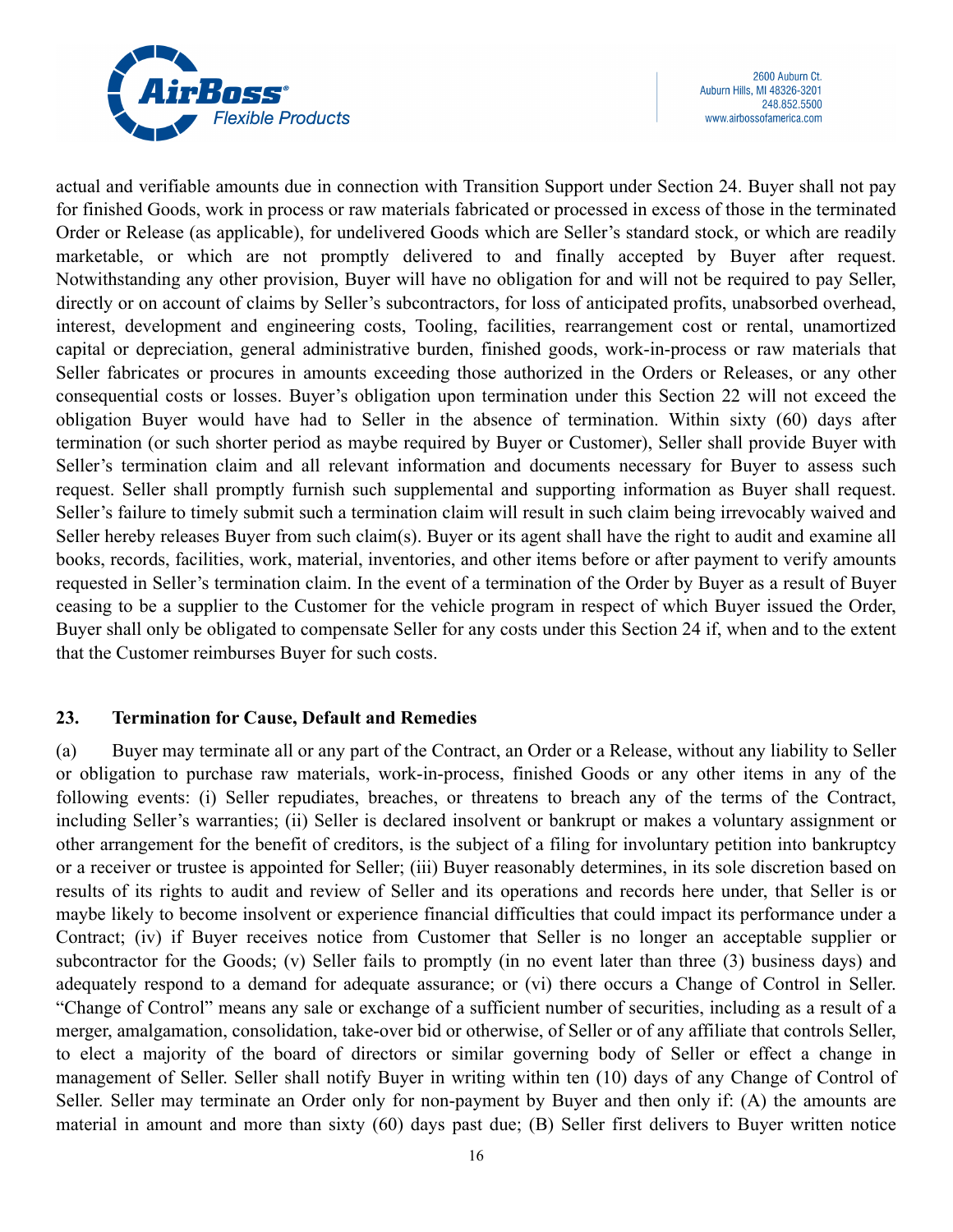

specifying (I) the amounts which are past due (together with the relevant order or release number(s) and invoices number(s)) and (II) Seller's intent to terminate such Order if the past due amount relating to such Order is not paid; and (C), within thirty (30) days of Buyer's actual receipt of such notice, Buyer does not either pay the past due amounts relating to such Order or notify Seller that the amounts claimed are disputed.

(b) The rights and remedies reserved to Buyer under the Contract are cumulative with and in addition to all other or legal or equitable remedies. Upon the occurrence of an event identified in Section 23(a), Buyer may, by written notice to Seller (without limiting any of the remedies available to Buyer): (i) terminate the all or any part of the Contract, an Order or a Release; and (ii) procure alternative Goods upon such terms as it shall deem appropriate. Seller shall continue performance of an Order or Release to the extent not terminated. Seller will reimburse Buyer on demand for any and all Losses incurred directly or indirectly by Buyer or Customer(s) resulting from or in connection with any of the events identified in Section 23(a), any non-conforming or defective Goods, or any other breach by Seller of its obligations under the Contract. If requested by Buyer, Seller will enter into a separate agreement for the administration or processing of warranty charge-backs for non-conforming or defective Goods and will participate in and comply with warranty reduction or related programs of Buyer or (to the extent directed by Customer(s)) that relate to the Goods. In any action brought by Buyer to enforce Seller's obligations in connection with the production or delivery of Goods or Transition Support, for possession of property, or otherwise under the Contract, Seller acknowledges and agrees that monetary damages are not a sufficient remedy for any actual, anticipatory or threatened breach of the Contract and that, in addition to all other rights and remedies that Buyer may have, Buyer shall be entitled to specific performance and injunctive equitable relief as a remedy for any such breach (without the necessity of posting bond), plus Buyer's reasonable attorneys' fees and professional fees. The rights and remedies of Buyer provided in this clause shall not be exclusive and are in addition to any other rights and remedies provided by law or under an Order.

(c) In addition to any right of set off or recoupment provided by law or any right to reimbursement, refund or credit, Buyer may, without prior notice, set-off against or recoup (including, without limitation, by debit) from any amount due or to become due to Seller, in whole or in part, any amount due to Buyer or its subsidiaries or affiliates from Seller or its subsidiaries or affiliates. Buyer will provide Seller with a statement describing any offset or recoupment taken by Buyer.

# **24. Transition of Supply**

Upon the expiration or termination of the Contract or any Order, in whole or in part, by either party for any reason, or Buyer's decision to change to an alternate source of Goods (including, without limitation, a Buyerowned or operated facility) ("Alternative Supplier"), Seller will cooperate in the transition of supply, including, without limitation, the following transition support ("Transition Support"): (a) following such expiration or termination, Seller will continue production and delivery of all Goods as ordered by Buyer at the prices and other terms of the Contract, without premium or other condition, during the entire period reasonably needed by Buyer to ensure an orderly and complete transition to the Alternative Supplier(s), including, without limitation, at Buyer's request, providing a sufficient bank of Goods such that Seller's action or inaction causes no interruption in Buyer's ability to obtain Goods as required by Buyer and/or Customer; (b) at no cost to Buyer,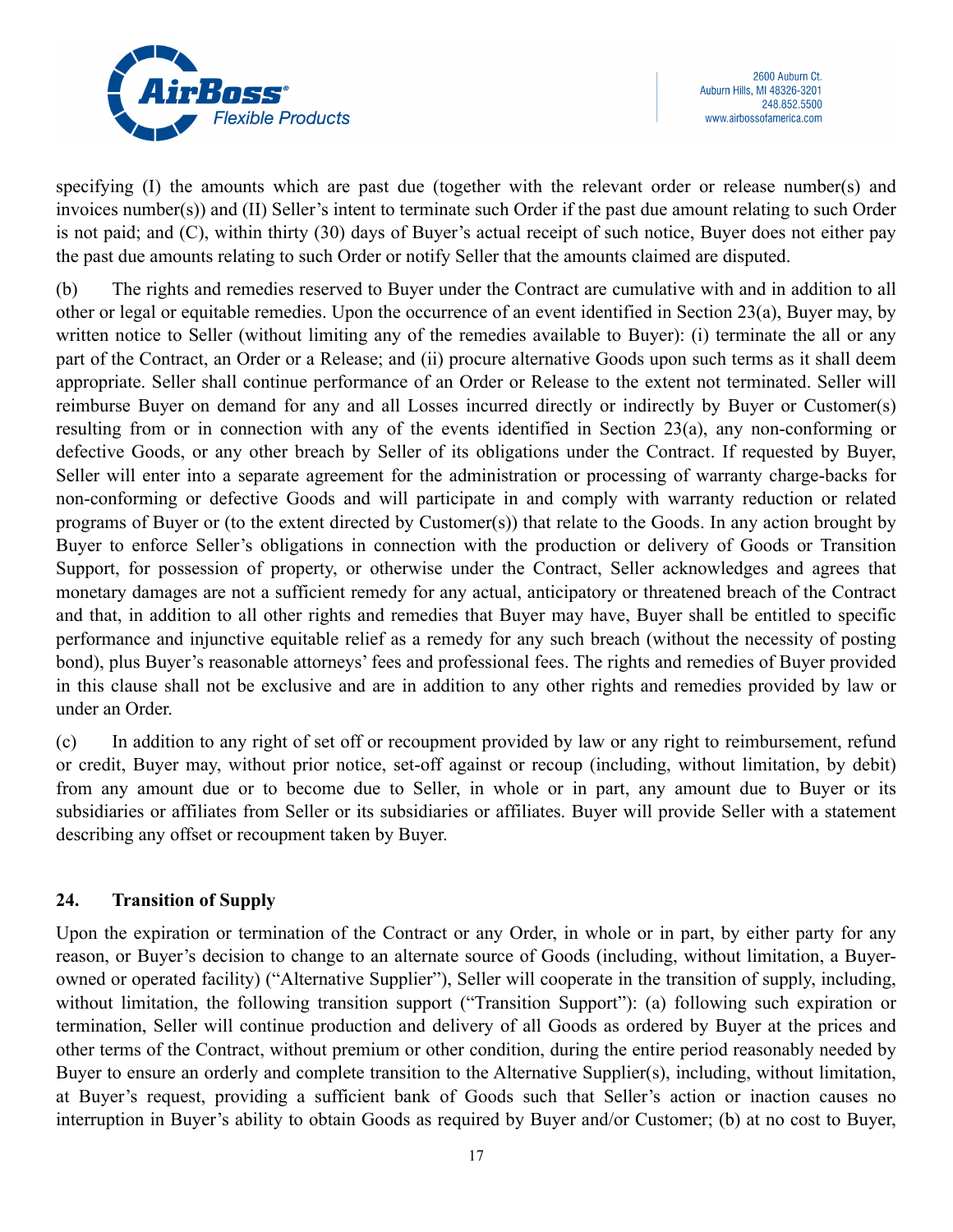

Seller (i) will promptly provide all requested information and documentation regarding and access to Seller's manufacturing process, including, without limitation, on-site inspections, bill-of-material data, tooling and process detail, and samples of Goods and component parts, (ii) will provide all notices necessary or desirable for Buyer to resource production of the Goods to an Alternative Supplier, (iii) when requested by Buyer, will return to Buyer all Furnished Property in as good condition as when received by Seller (reasonable wear and tear excepted); and (c) subject to Seller's reasonable capacity constraints, Seller will provide special overtime production, storage, and/or management of extra inventory of Goods, extraordinary packaging and transportation and other special services as expressly requested by Buyer in writing.

If the transition occurs for reasons other than termination of Seller pursuant to Section 23, Buyer will, at the end of the transition period, pay the reasonable, actual, verifiable cost of Transition Support as requested and incurred, provided that Seller has advised Buyer prior of its estimate of such costs prior to incurring such amounts and has received Buyer approval for such costs. If the parties disagree on the cost of Transition Support, Buyer will pay the agreed portion to Seller and the parties shall seek to resolve any disputes expeditiously and in good faith, provided that Seller shall continue performing its obligations hereunder during any such dispute.

### **25. Property Furnished by Buyer and Its Customers**

Unless otherwise agreed in writing, all information, documents, Tooling and materials of every description furnished or made available to Seller by Buyer either directly or indirectly to perform the Contract or for which Buyer has agreed to reimburse Seller(s), and any replacement thereof, or any materials affixed or attached thereto ("Furnished Property"), shall be and remain the personal property of Buyer or Customer and shall be held by Seller or by a third party, to the extent that Seller has transferred possession of Furnished Property to a third party with Buyer's permission, on a bailment basis as a bailee-at-will. To the extent that Buyer has agreed to reimburse Seller for Furnished Property, Seller must provide all required information as specified in the Supplier Requirements Manual. Seller is solely responsible for inspecting, testing and approving all Furnished Property prior to any use, and Seller assumes all risk of injury to persons or property arising from Furnished Property. Furnished Property will, at all times, be housed, maintained, repaired and replaced by Seller at Seller's expense in good working condition capable of producing Goods meeting all applicable specifications. Furnished Property shall be plainly marked or otherwise adequately identified by Seller as the property of Buyer or Customer and shall be safely stored separate and apart from Seller's property. Buyer may enter Seller's premises and inspect Furnished Property and all related records during normal business hours. Seller shall not substitute any of its own property for Furnished Property and shall not use Furnished Property except in filling an Order. Such property while in Seller's custody or control shall be held at Seller's risk, shall be kept insured by Seller at Seller's expense in an amount equal to the replacement cost with loss payable to Buyer or Customer. Buyer and its affiliates have the right to take immediate possession of Furnished Property at any time without payment of any kind. Seller agrees to cooperate with Buyer if Buyer elects to take possession of Furnished Property. Effective immediately upon written notice to Seller, without further notice or legal action, Buyer has the right to enter the premises of Seller and take possession of all Furnished Property. Seller expressly waives any right to additional notice or process and agrees to provide Buyer or its nominee(s) with immediate access to Furnished Property. Seller grants to Buyer a limited and irrevocable power of attorney,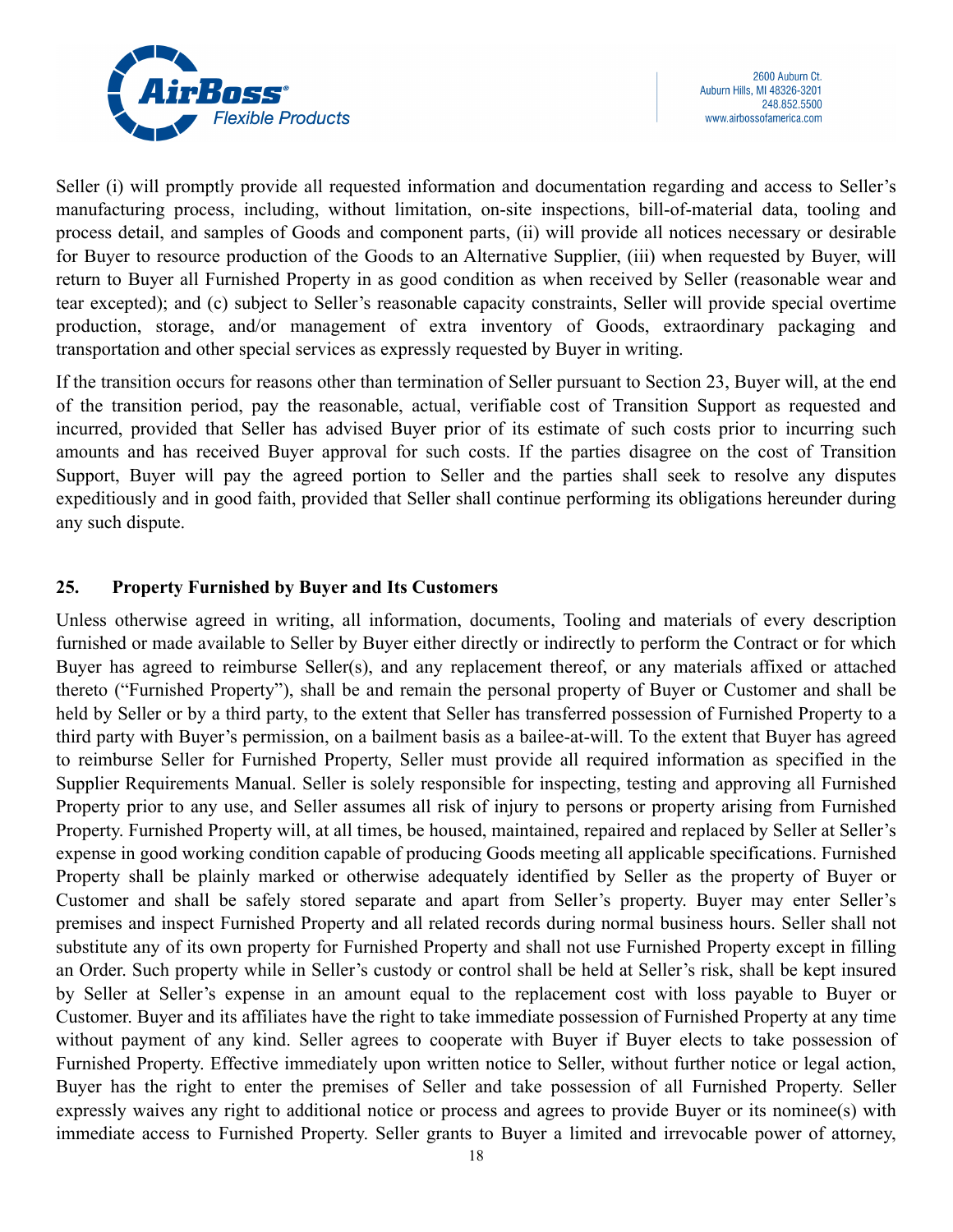

coupled with an interest, to execute and record on Seller's behalf any notice financing statements with respect to Furnished Property that Buyer determines are reasonably necessary to reflect Buyer's interest in Furnished Property. At Buyer's request, Furnished Property will be immediately released to Buyer or delivered by Seller to Buyer or Customer in the same condition as originally received by Seller, reasonable wear and tear excepted, all at Seller's expense. Seller waives, to the extent permitted by applicable Law, any lien or other rights that Seller might otherwise have on any Furnished Property, including, without limitation, molder's and builder's liens, or any liens or other rights that Seller might otherwise have on Furnished Property for work performed on such property, for the price of Goods, or otherwise.

TO THE EXTENT PERMITTED BY LAW, BUYER SHALL HAVE NO LIABILITY TO SELLER OR ANYONE CLAIMING BY OR THROUGH SELLER FOR ANY INCIDENTAL OR CONSEQUENTIAL OR OTHER DAMAGES OF ANY KIND WHATSOEVER RELATING FURNISHED PROPERTY. BUYER DISCLAIMS ALL WARRANTIES, EXPRESS OR IMPLIED, WITH RESPECT TO SUCH FURNISHED PROPERTY, INCLUDING WARRANTIES OF MERCHANTABILITY AND FITNESS FOR A PARTICULAR PURPOSE, AND SELLER WAIVES, FOR ITSELF AND ITS SUCCESSORS AND ASSIGNS, ALL CLAIMS OF NEGLIGENCE AND STRICT LIABILITY.

### **26. Seller's Tooling**

Seller, at its own expense, shall furnish, keep in good condition, and replace when necessary all Tooling that is not Furnished Property ("Seller's Tooling") throughout the term of the Contract and for a period of fifteen (15) years after serial production. The actual verifiable cost of changes to Seller's Tooling necessary to make design changes and specification changes authorized by Buyer in writing shall be paid for by Buyer. Buyer may inspect Seller's Tooling and all related records during normal business hours upon reasonable notice to Seller. Seller shall insure Seller's Tooling with full fire and extended coverage insurance for the replacement thereof. Seller grants Buyer an irrevocable option to take possession of and title to Seller's Tooling that is special for the production of Goods upon payment to Seller of the book value thereof less any amounts Buyer has previously paid to Seller for the cost of Seller's Tooling; provided, however, that this option shall not apply if Seller's Tooling is used to produce products that are standard stock of Seller. Seller grants Buyer a security interest in Seller's Tooling to secure Buyer's rights in Seller's Tooling.

### **27. Audit Rights**

During the term of the Contract and for an additional six (6) years after the final payment thereunder, Buyer, at its expense, shall have the right to inspect, audit and review all relevant information, including books, records, income statements, balance sheets, cash flow statements, payroll data, receipts and other related supporting data, including Seller's administrative and accounting policies, guidelines, practices and procedures, as well as correspondence, test results, other documents in order to (i) substantiate any charges and other matters under the Contract (ii) assess Seller's ongoing ability to perform its obligations under the Contract, and (iii) assess Seller's compliance with the terms of the Contract. Seller will maintain and preserve all such information and documents for a period of six (6) years following final payment under the Contract. In addition, all Goods,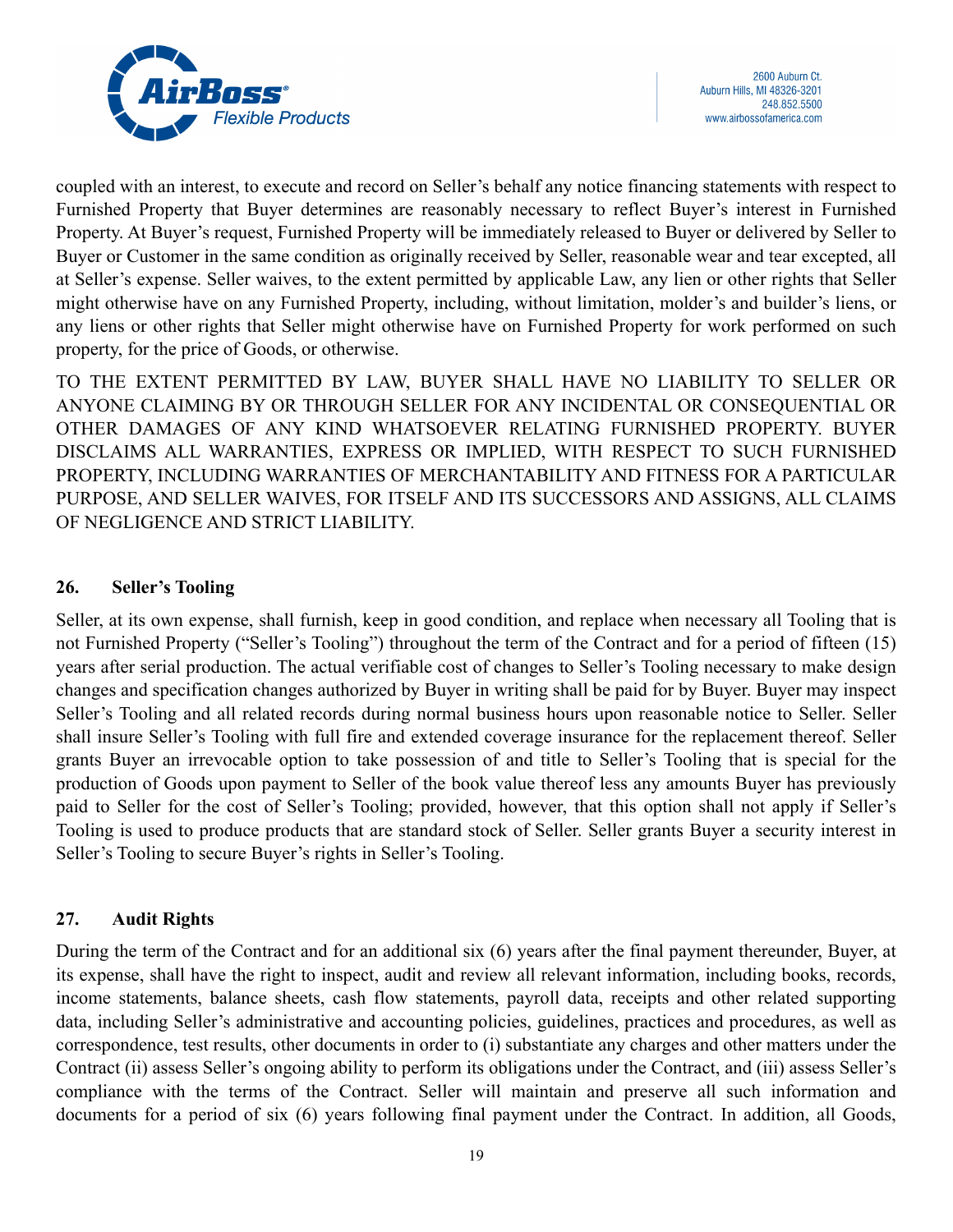

work, materials, inventories and other items provided for under or related to the Contract must at all times be accessible to Buyer and to Buyer's authorized agents and representatives, including parts, tools, fixtures, gauges and models. Seller will provide Buyer with reasonable access to its (and its suppliers') facilities and Personnel, and otherwise cooperate and facilitate any such inspections, audits and reviews by Buyer, including, without limitation, of manufacturing, testing, inspection, quality control, and reliability processes and procedures; provided, however, that no such inspection, audit, review (or lack thereof) by Buyer shall relieve Seller of any liability or obligations under the Contract or otherwise impair or waive any right or remedy of Buyer with respect to the Goods or Seller's performance under the Contract.

### **28. Compliance with Laws**

(a) Seller's performance of its obligations under the Contract shall be in compliance with all applicable federal, provincial, state, municipal and local laws, ordinances, rules, codes, ordinances, orders, standards and regulations in the country of receipt, the country of shipment and the customer-identified country of destination, including, without limitation, the United States Foreign Corrupt Practices Act, the Arms Export Control Act, the International Traffic in Arms Regulations ("ITAR"), the Export Administration Act, the Export Administration Regulations ("EAR") and Canadian Export Control List ("ECL") (collectively, "Laws"). Seller shall furnish Buyer with certificates of compliance, where required under such applicable Laws or when requested by Buyer. Each invoice rendered to Buyer under an Order shall constitute written assurance by Seller that Seller has fully complied with all applicable Laws. Without limiting the foregoing, Seller shall not transfer any export controlled item, technical data, technology, or service, including transfers to foreign persons employed by or associated with, or under contract to Seller or Seller's lower tier Sellers, unless authorized in advance by an export license, license exception or license exemption (collectively, "Export Authorization"), as required. Seller shall notify Buyer if any deliverable under the Contract is restricted by applicable export control Laws. Before providing Buyer any item or data controlled under any of the export control Laws, Seller shall provide in writing to Buyer the export classification of any such item or controlled data and shall notify Buyer in writing of any changes to the export classification information of the item or controlled data. Seller represents that an official authorized to bind the Seller has determined that the Seller or the designer, manufacturer, Seller or other source of the Goods has properly determined their export classification. Seller hereby represents that neither Seller nor any parent, subsidiary or affiliate of Seller is included on any of the restricted party lists maintained by the U.S. government, including the Specially Designated Nationals List administered by the U.S. Treasury Department's Office of Foreign Assets Control, Denied Parties List, Unverified List or Entity List maintained by the U.S. Commerce Department's Bureau of Industry and Security, or the List of Statutorily Debarred Parties maintained by the U.S. State Department's Directorate of Defense Export Controls (collectively, "Restricted Party Lists"). Seller shall immediately notify Buyer if Seller, or any parent, subsidiary or affiliate of Seller becomes listed on any Restricted Party List or if Seller's export privileges are otherwise denied, suspended or revoked in whole or in part by any U.S. or non-U.S. government entity or agency. If Seller is engaged in the business of exporting manufacturing (whether exporting or not) or brokering defense articles or furnishing defense services, Seller represents that it is and will continue to be registered with the Directorate of Defense Export Controls, as required by the ITAR, and it maintains an effective export/import compliance program in accordance with the ITAR. Where Seller is a party to or signatory under a Buyer Export Authorization, Seller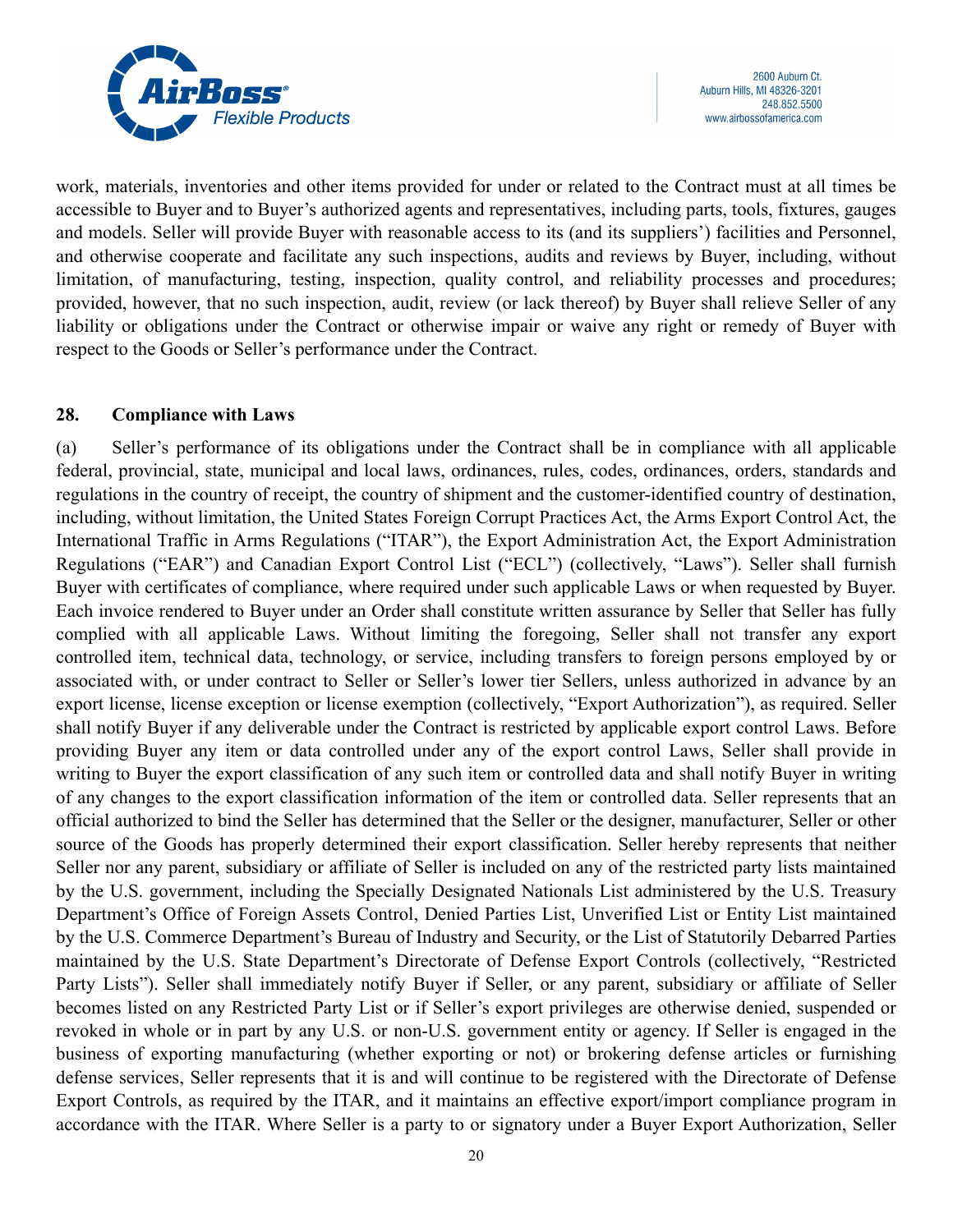

shall provide prompt notification to Buyer in the event of: (i) changed circumstances including, but not limited to, ineligibility, a violation or potential violation of the ITAR, EAR or ECL or other applicable governmental restrictions, and the initiation or existence of a U.S. and/or Canadian government investigation, that could affect Seller's performance under the Contract; or (ii) any change by Seller that might require Buyer to submit an amendment to an existing Export Authorization or request a new or replacement Export Authorization, including but not limited to any Change of Control of Seller. Seller shall provide to Buyer all information and documentation as may reasonably be required for Buyer to prepare and submit any required export license applications. Delays on Seller's part to submit the relevant information for export licenses shall not constitute an excusable delay under the Contract. Seller shall include the requirements contained in this Section or equivalent provisions in lower tier subcontracts for the delivery of items that will be included in or delivered as Goods to Buyer. Seller shall immediately notify Buyer upon learning that any lower tier subcontractor with which it engages has become listed on the Restricted Parties List.

(b) Seller shall package, label and transport the Goods and their containers, in particular those which constitute a health, poison, fire, explosion, environmental, transportation or other hazard, in compliance with all applicable Laws in effect in the place to which the Goods are shipped or as otherwise specified by Buyer. Upon request, Seller shall furnish Buyer with information regarding the ingredients of the Goods. Seller warrants that each chemical substance constituting or contained in the Goods sold is on the list of chemical substances compiled and published by the Administrator of the Environmental Protection Administration pursuant to the Toxic Substances Control Act(15U.S.C.Sec.2601et.seq.) as amended, and that the Goods are not hazardous under any applicable Laws except as clearly stated on the shipping and storage containers. Seller shall provide Safety Data Sheets prior to shipment of Goods.

(c) Seller represents that: (i) neither it nor any of its Personnel or suppliers will either engage in or permit substandard working conditions in the supply of the Goods; (ii) child labor or underage labor, as defined by applicable Law, will not be utilized; (iii) it will not allow any form of forced or compulsory labor; (iv) workers, without fear of reprisal, intimidation or harassment, shall have the right to associate freely and join labor unions and workers' councils or to otherwise refrain from joining such organizations as they so choose, in accordance with applicable laws; (v) workers shall be protected against any form of harassment and discrimination in any form, including, without limitation, gender, age, religion, disability and political beliefs; and (vi) workers shall have a safe and healthy workplace that meets or exceeds all applicable standards for occupational health and safety.

(d) Upon request, Seller shall furnish Buyer with such written verification as Buyer deems necessary to certify the origin of any ingredients or materials in the Goods. Seller shall also promptly furnish to Buyer all documents and other information requested by Buyer so that Buyer may comply in a timely manner with all applicable Laws governing consumer protection, conflict minerals or similar materials or ingredients.

(e) Upon request, Seller shall furnish promptly certificates of local value added in accordance with applicable government regulations. Each January, Seller shall provide NAFTA certifications for Goods shipped the prior year, including Certificates of Origin.

### **29. Assignment and Non-Assignment**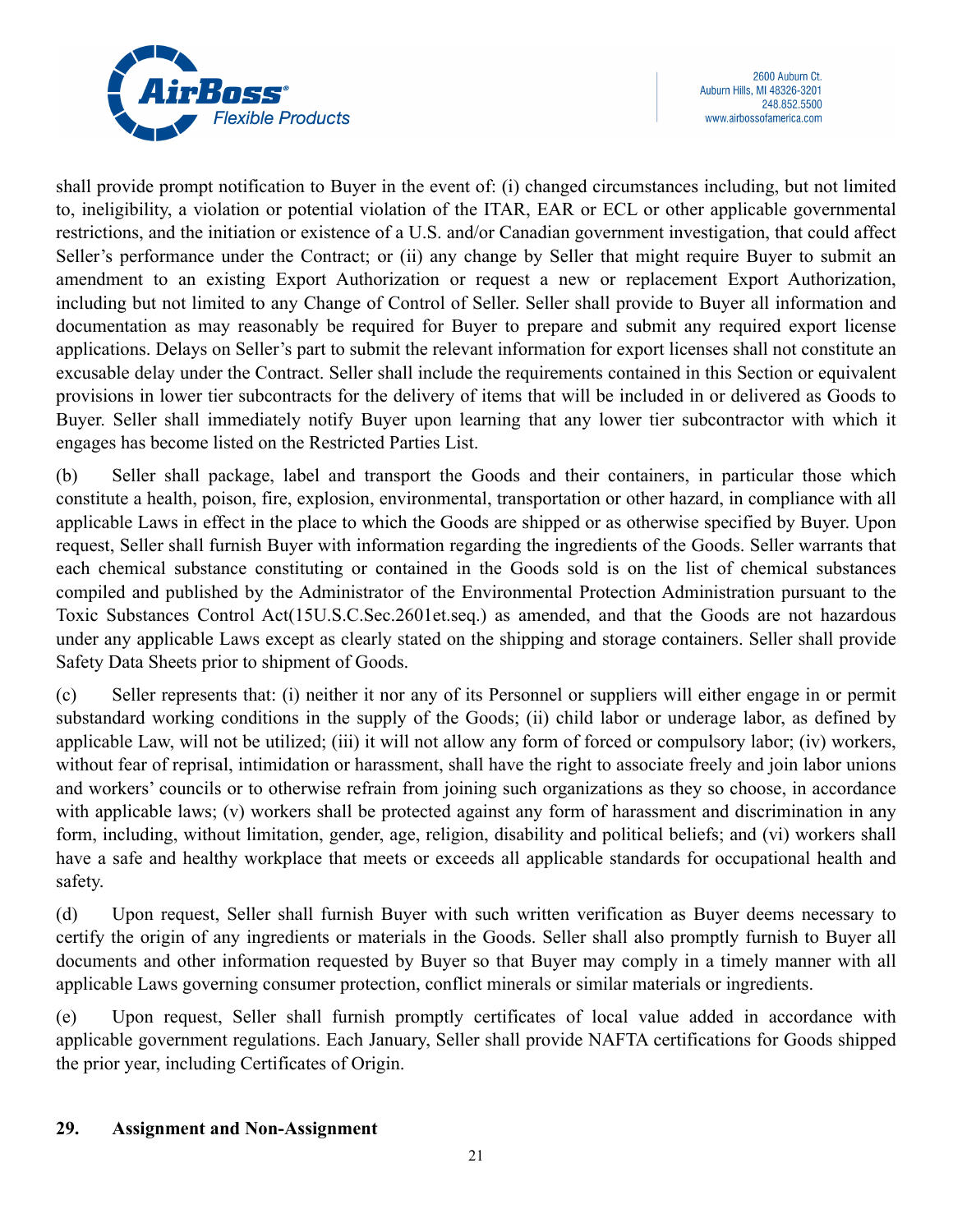

Seller shall not assign or subcontract any right or obligation under the Contract without the prior written consent of Buyer. Buyer may assign its rights and obligations under the Contract without Seller's prior written consent and without prior notice. Any attempted assignment or delegation by Seller in contravention of this Section 29 shall be null and void. A Change of Control shall be deemed an assignment by Seller. The Contract shall inure to the benefit of the parties' permitted successors and assigns.

### **30. Customer Requirements.**

(a) Seller agrees to comply with the applicable terms and conditions of any agreements ("Customer Terms") received by Buyer from a third party, or otherwise directly or indirectly applicable to Buyer, pursuant to which Buyer agrees to supply to its Customer, or to incorporate into goods or services supplied to its Customer, Goods purchased by Buyer from Seller. The terms "Customer" and "Customer Terms" also include, where applicable, the final equipment manufacturer of the goods or services into which the Goods are or will be incorporated, as well as any intermediate entities in the supply chain between Buyer's direct Customer and such final equipment manufacturer, and related terms and conditions of such Customers. Buyer may, in its discretion, supply Seller with information regarding Customer Terms. Seller will be responsible for ascertaining how such disclosed Customer Terms affect Seller's obligations under the Contract, and Seller will meet all such disclosed Customer Terms. In the event of a conflict between the Order or these Terms and the Customer Terms, Buyer will determine, in its sole and absolute discretion, which terms will supersede and apply to Seller. Seller will take all steps necessary to enable Buyer to comply with the Customer Terms, including, without limitation, cost and productivity terms and price reductions. By written notice to Seller, notwithstanding Section 1(d) above, Buyer may elect to have the provisions of this Section 30 prevail over any conflicting term of any Contract Document.

(b) In the event that a Customer files or has filed against it a petition in bankruptcy or insolvency and, in the course of such proceeding and in connection with actual or threatened termination by the Customer of its contract(s) with Buyer (by rejection or otherwise), Buyer permits a reduction in the price(s) paid to Buyer for products incorporating the Goods, the price paid to Seller for the Goods from and after the date of such reduction will be automatically adjusted proportionally by the same percentage as the price paid to Buyer, and the Order will otherwise remain in effect without modification.

(c) If a Customer directed, required, recommended, requested, suggested or otherwise identified Seller as the source from which Buyer is to obtain the Goods, then notwithstanding anything to the contrary in the Contract Documents, including the particular payment term: (a) in no event will Seller have a right to receive payment from Buyer for the Goods except following, and in proportion to Buyer's actual receipt of payment for those goods in which the Goods supplied by Seller are incorporated; (b) any lengthening of applicable payment terms to Buyer will automatically lengthen the payment terms as between Buyer and Seller by an identical amount of time, and Buyer may, at its option and on notice to Seller, otherwise revise its payment terms for the Goods to take into account any other change in the payment terms of Buyer's Customer(s) for the Goods under the Contract; (c) within three (3) business days of any change in price, specifications or other terms negotiated or proposed between Seller and Customer, Seller will notify Buyer in writing and will immediately adjust its invoices to reflect any price reduction, provided that no change will be binding on Buyer without Buyer's specific written consent; (d) (without limiting any other rights and remedies of Buyer) Seller will defend,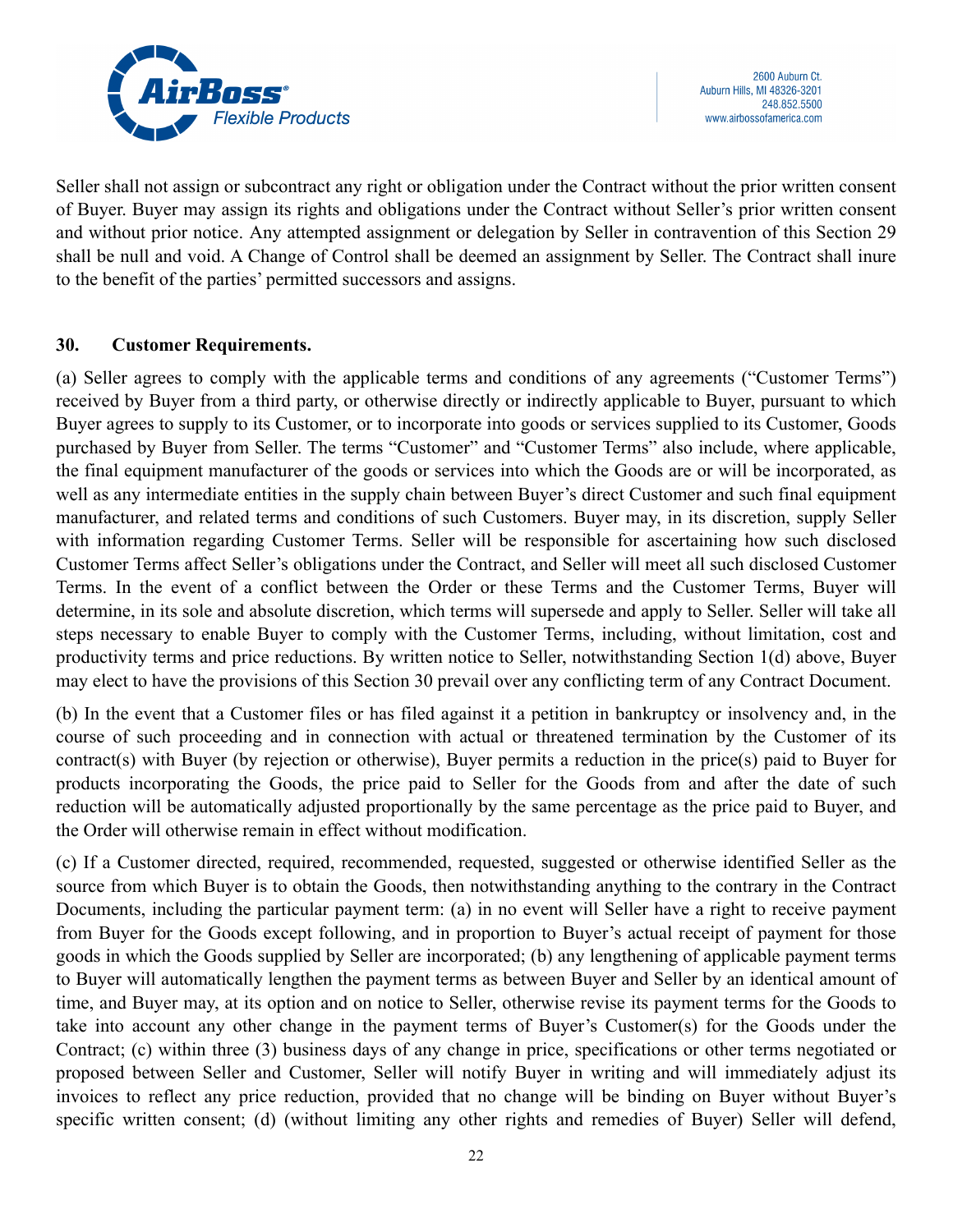

indemnify and hold harmless Buyer from any Losses incurred by Buyer arising from or relating to the Goods supplied by Seller and including, without limitation, any charges or set-offs (including, without limitation, interim field service action cost recovery debits) taken by Customer against Buyer by reason of alleged defects in Goods, even if such set-offs by Customer are before final determination of (and subject to adjustment based upon) whether and to what extent defects in Goods were a cause of the related remedial action undertaken and related costs/damages incurred by Customer; (e) Seller will resolve all commercial issues (including pricing disputes), collection and/or insolvency risks of Customer and/or Seller, warranty charges, product liability claims, Recalls, intellectual property matters and production interruptions arising from or relating to the Goods (except in each case to the extent caused by Buyer) directly and exclusively with Customer and Seller will defend indemnify and hold harmless Buyer from any of the foregoing matters; and (f) any debits claimed by Customer arising from or relating to the Goods will be passed through Buyer to Seller.

(d) If any requirement imposed by the Contract on Seller is found to be unenforceable or a gap otherwise exists or is created in the terms applicable to any Order through operation of law conflict in terms or otherwise, the corresponding requirement(s) of Customer shall be applicable to and binding on Seller for the benefit of Buyer. Seller acknowledges that it is familiar with the automotive industry and the applicable terms of Customer(s) that would apply in such event.

### **31. Governing Law**

The Contract is to be construed according to the laws of the State of Michigan, excluding the provisions of the United Nations Convention on Contracts for the International Sale of Goods, and any choice of law provisions that require application of any other law. Each party agrees that the forum and venue for any legal or equitable action or proceeding arising out of or in connection with the Contract shall lie in the Federal District Court for the Eastern District of Michigan or, for state court, in Oakland or Wayne County Circuit Court in the State of Michigan, and each party irrevocably submits to, and specifically waives any and all objections to, such jurisdiction and venue. Seller shall pay Buyer's reasonable attorneys' fees and other professional fees, costs, and expenses incurred in enforcing any provision of the Contract.

# **32. Severability; Waiver; Survival**

If any provision of the Contract is held by a court of competent jurisdiction as invalid or unenforceable under any statute, regulation, ordinance, executive order or other rule of law, such provision shall be deemed reformed or deleted, as the case may be, but only to the extent necessary to comply with such statute, regulation, ordinance, order or rule, and the remaining provisions of the Contract shall remain in full force and effect. Buyer's waiver of any breach by Seller shall not be construed as a waiver of any other breach, and no waiver by Buyer shall be effective unless it is in writing. The failure of Buyer to require performance under any provision of the Contract shall in no way affect Buyer's right to require full performance at any subsequent time. These Terms shall survive and continue in full force and effect following the expiration or termination of the Contract

### **33. Entire Agreement**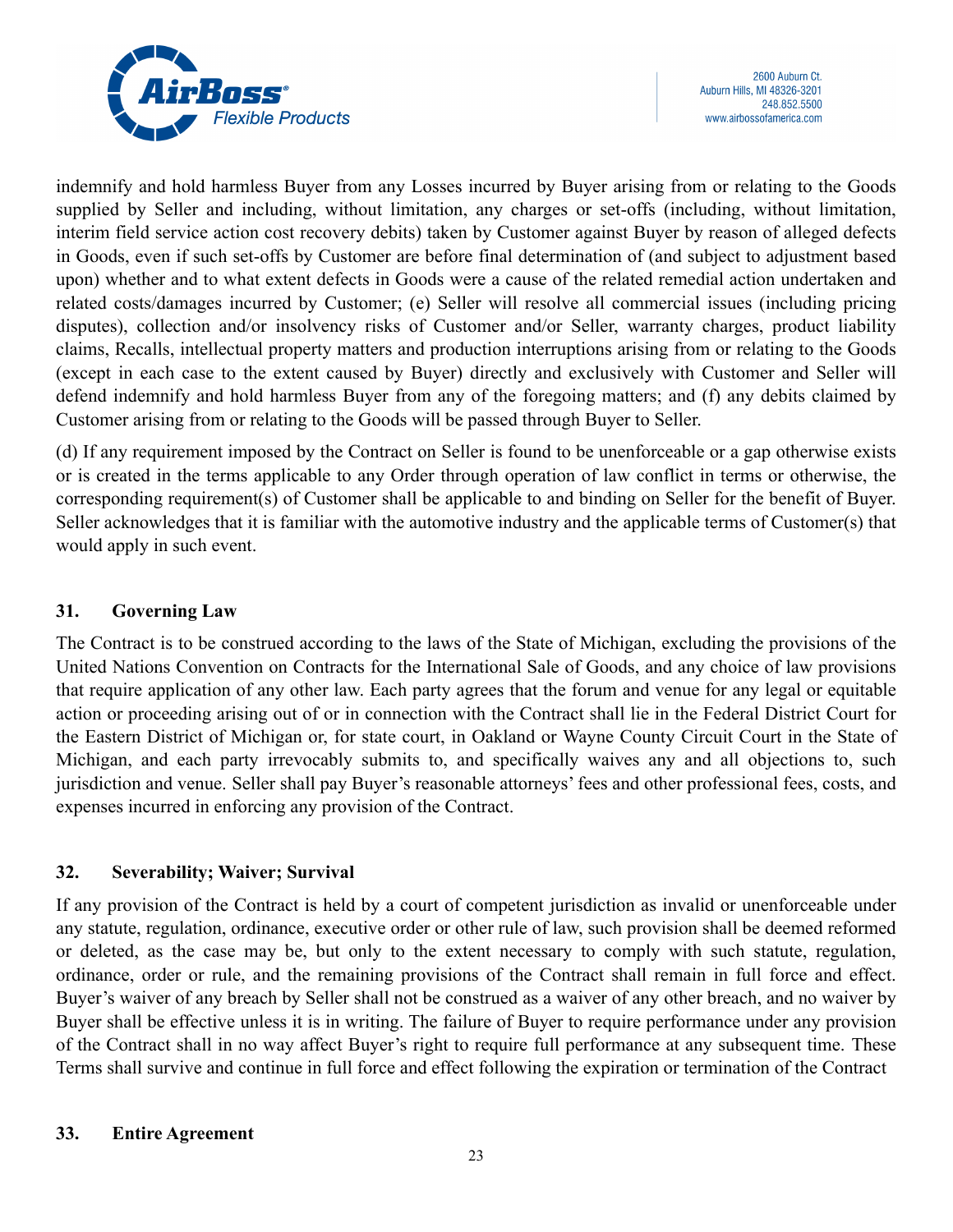

Each Contract is a complete and exclusive statement of the terms of the parties' agreement with respect to the manufacture and supply of Goods under an Order; provided, however, that notwithstanding the foregoing, the parties hereby acknowledge and agree that Buyer may modify these Terms from time to time by posting revisions to Buyer's website at <https://airboss.com/> (or any successor website thereto) prior to the date when any such modification shall become effective, and such revised Terms shall apply to all Order revisions, amendments or Releases issued on or after the effective date thereof, and Seller further acknowledges and agrees it is responsible to review such Buyer's website periodically. No course of prior dealings between the parties and no usage of the trade may be used by Seller to supplement or explain any term used in an Order, and any understandings or statements, written or oral, made prior to the Order that may be inconsistent with the provisions of the Contract are expressly rejected. Except as otherwise provided herein, no amendments, subsequent terms, conditions, understandings or agreements purporting to modify the terms of the Contract will be binding unless in writing and signed by the authorized representatives of both parties. Seller disclaims any reliance on any statement or representation made by Buyer except those contained in the Contract. Headings are solely for the purpose of reference, are not part of the agreement of the parties, and shall not in any way affect the meaning or interpretation of the Contract.

### **34. Force Majeure**

If Seller is unable to produce, sell or deliver any Goods covered by the Contract, or Buyer is unable to accept delivery, buy or use any Goods covered by the Contract, as a result of an event or occurrence beyond the reasonable control of the affected party and without such party's fault or negligence, then any delay or failure to perform under the Contract that results solely and directly from such event or occurrence will be excused only for only so long as such event or occurrence continues, provided, however, that the affected party gives written notice (together with all information reasonably necessary to understand and verify the same) of each such delay (including the anticipated duration of the delay) to the other party as soon as possible after the event or occurrence (but in no event more than seventy-two (72) hours thereafter). Force majeure events and occurrences are strictly limited to fires, floods, natural disasters, acts of war, civil riots, or pandemics or epidemics officially declared by the World Health Organization. For the avoidance of doubt, any change in cost or availability of resources, materials or components based on market conditions, Seller or supplier actions (or inactions), or contract disputes or any labor strike or other labor disruption applicable to Seller or any of its subcontractors or suppliers will not excuse Seller's performance under the Contract (under theories of force majeure, commercial impracticability or otherwise), and Seller assumes these risks. During any delay or failure to perform by Seller, Buyer may (a) purchase substitute Goods from other available sources, in which case the quantities under the Contract will be reduced by the quantities of such substitute Goods, without liability to Seller, and Seller will reimburse Buyer for any additional costs to Buyer of obtaining the substitute Goods compared to the prices set forth in the Contract and/or (b) have Seller provide substitute Goods from other available sources in quantities and at times Buyer requests and at the prices set forth in the Contract. If Seller fails to provide adequate assurances that any delay will not exceed thirty (30) days within forty-eight (48) hours of Buyer's request for such assurances, or if any delay lasts more than thirty (30) days, Buyer may terminate the Contract without any liability to Seller whatsoever except for confirming Goods already delivered in accordance with an Order or Release. As soon as Seller anticipates or learns of any impending strike, labor dispute, work stoppage or other